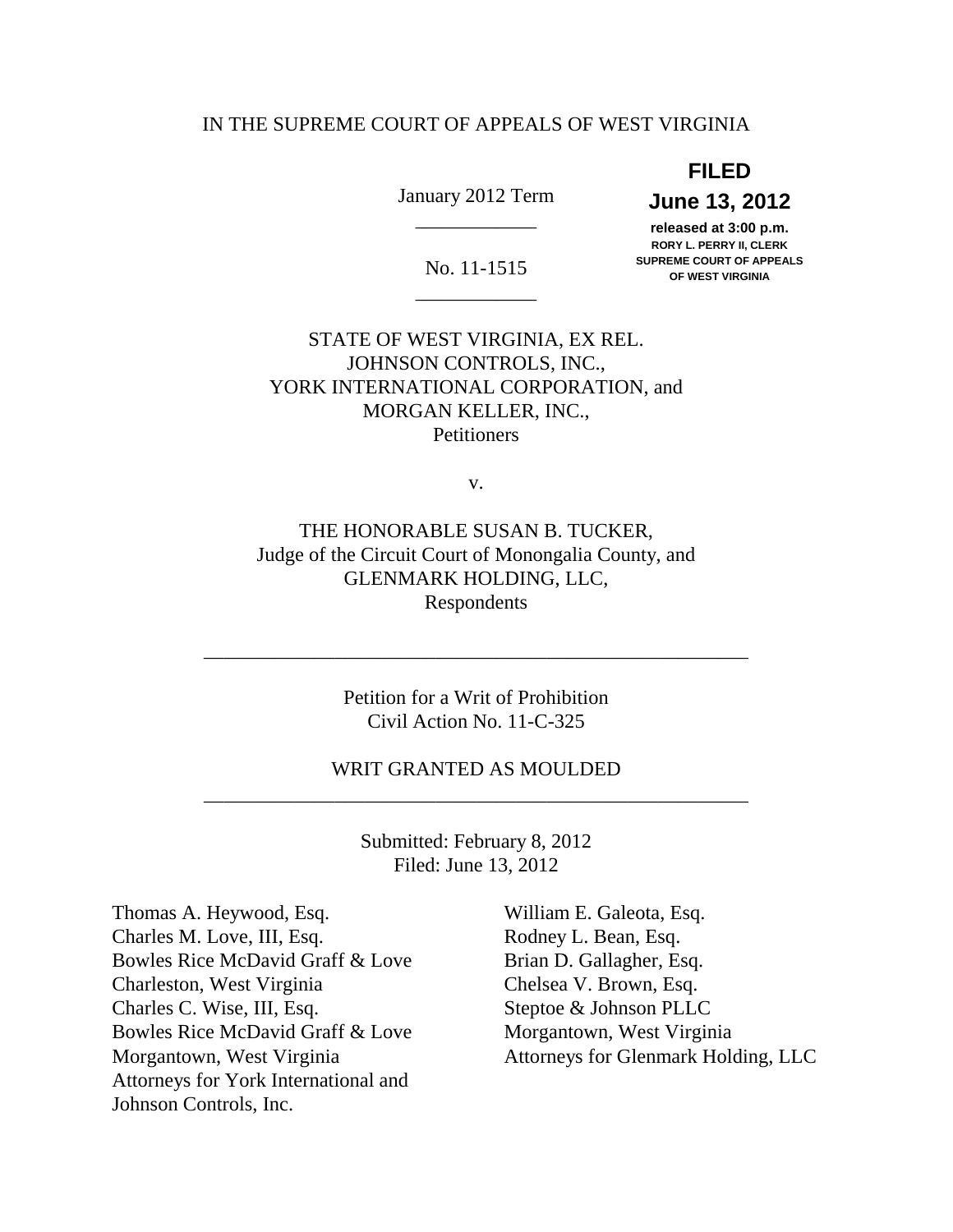Denise D. Pentino, Esq. Jacob A. Manning, Esq. Dinsmore & Shohl, LLP Wheeling, West Virginia Attorneys for Morgan Keller, Inc.

CHIEF JUSTICE KETCHUM delivered the Opinion of the Court.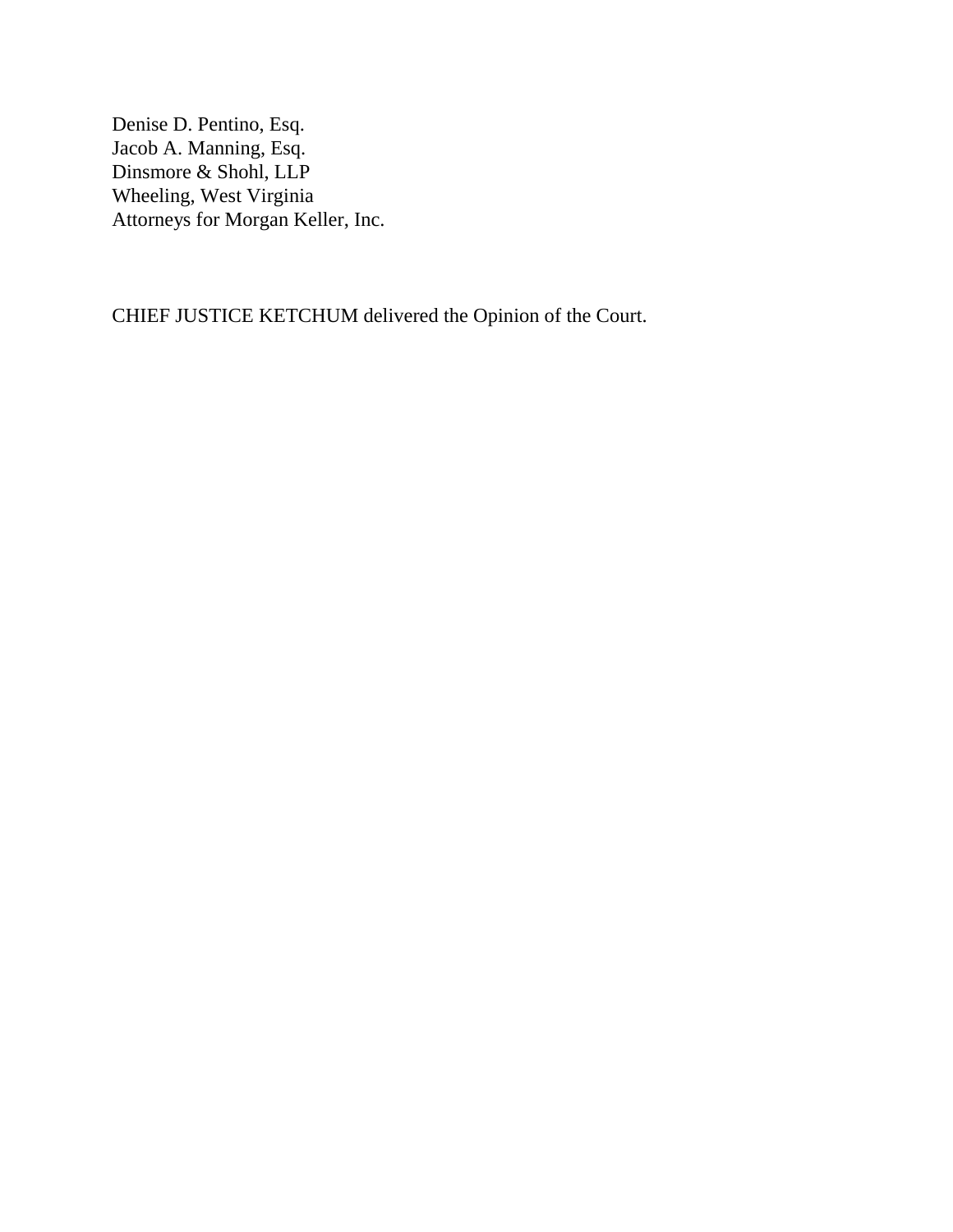# SYLLABUS BY THE COURT

 1. "Under the Federal Arbitration Act, 9 U.S.C. § 2, a written provision to settle by arbitration a controversy arising out of a contract that evidences a transaction affecting interstate commerce is valid, irrevocable, and enforceable, unless the provision is found to be invalid, revocable or unenforceable upon a ground that exists at law or in equity for the revocation of any contract." Syllabus Point 6, *Brown v. Genesis Healthcare Corp.*,

\_\_\_ W.Va. \_\_\_, 724 S.E.2d 250 (2011).

 2. "Nothing in the Federal Arbitration Act, 9 U.S.C. § 2, overrides normal rules of contract interpretation. Generally applicable contract defenses—such as laches, estoppel, waiver, fraud, duress, or unconscionability—may be applied to invalidate an arbitration agreement." Syllabus Point 9, *Brown v. Genesis Healthcare Corp.*, \_\_\_ W.Va. \_\_\_, 724 S.E.2d 250 (2011).

 3. "The doctrine of unconscionabilitymeans that, because of an overall and gross imbalance, one-sidedness or lop-sidedness in a contract, a court may be justified in refusing to enforce the contract as written. The concept of unconscionability must be applied in a flexible manner, taking into consideration all of the facts and circumstances of a particular case." Syllabus Point 12, *Brown v. Genesis Healthcare Corp.*, \_\_\_ W.Va. \_\_\_, 724 S.E.2d 250 (2011).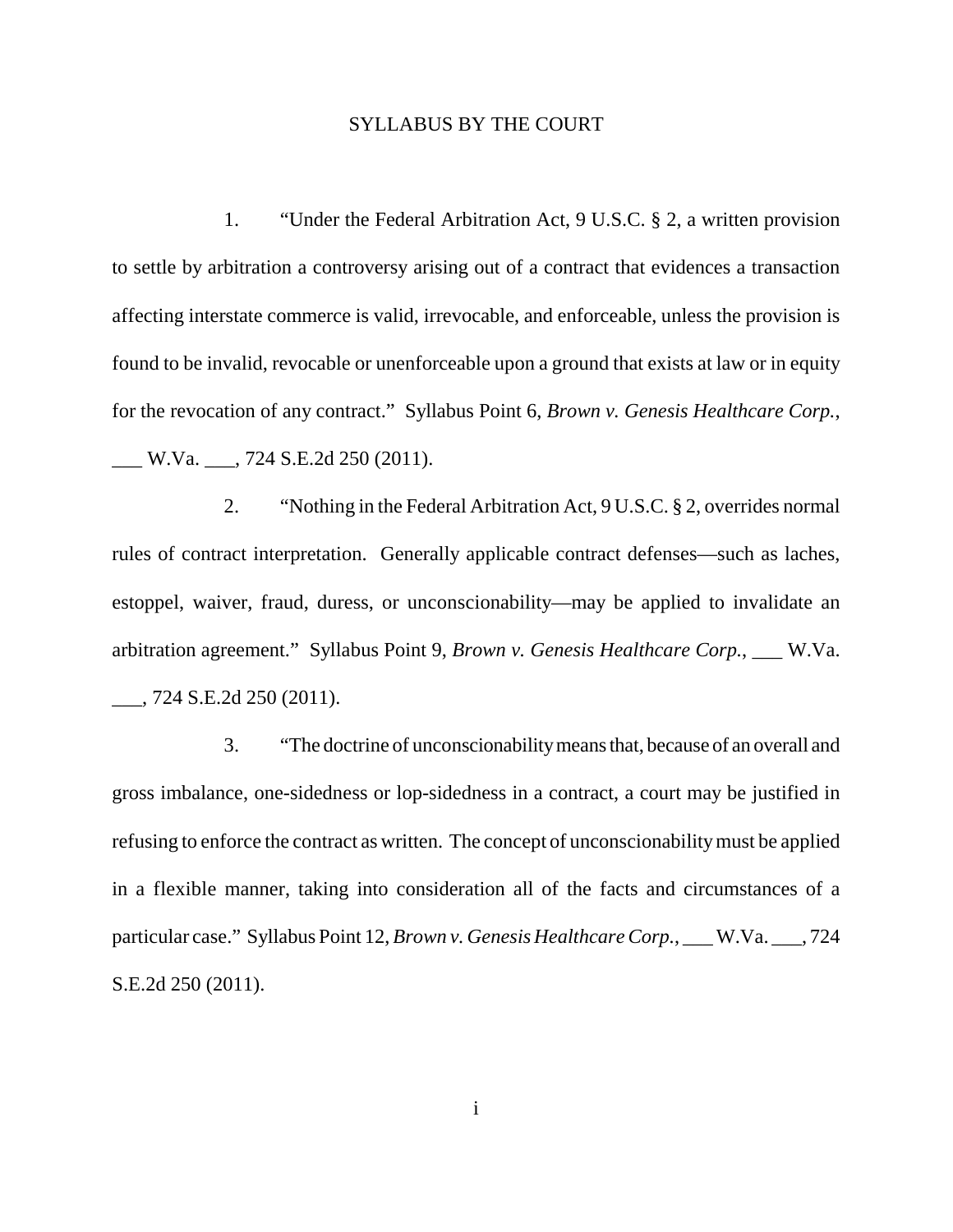4. "An analysis of whether a contract term is unconscionable necessarily involves an inquiry into the circumstances surrounding the execution of the contract and the fairness of the contract as a whole." Syllabus Point 3, *Troy Mining Corp. v. Itmann Coal Co.*, 176 W.Va. 599, 346 S.E.2d 749 (1986).

 5. "A determination of unconscionability must focus on the relative positions of the parties, the adequacy of the bargaining position, the meaningful alternatives available to the plaintiff, and 'the existence of unfair terms in the contract.'" Syllabus Point  4, *Art's Flower Shop, Inc. v. Chesapeake and Potomac Telephone Co. of West Virginia, Inc.*, 186 W.Va. 613, 413 S.E.2d 670 (1991).

 6. "A contract term is unenforceable if it is both procedurally and substantively unconscionable. However, both need not be present to the same degree. Courts should apply a 'sliding scale' in making this determination: the more substantively oppressive the contract term, the less evidence of procedural unconscionability is required to come to the conclusion that the clause is unenforceable, and vice versa." Syllabus Point  20, *Brown v. Genesis Healthcare Corp.*, \_\_\_ W.Va. \_\_\_, 724 S.E.2d 250 (2011).

 7. "Procedural unconscionability is concerned with inequities, improprieties, or unfairness in the bargaining process and formation of the contract. Procedural unconscionability involves a variety of inadequacies that results in the lack of a real and voluntary meeting of the minds of the parties, considering all the circumstances surrounding the transaction. These inadequacies include, but are not limited to, the age,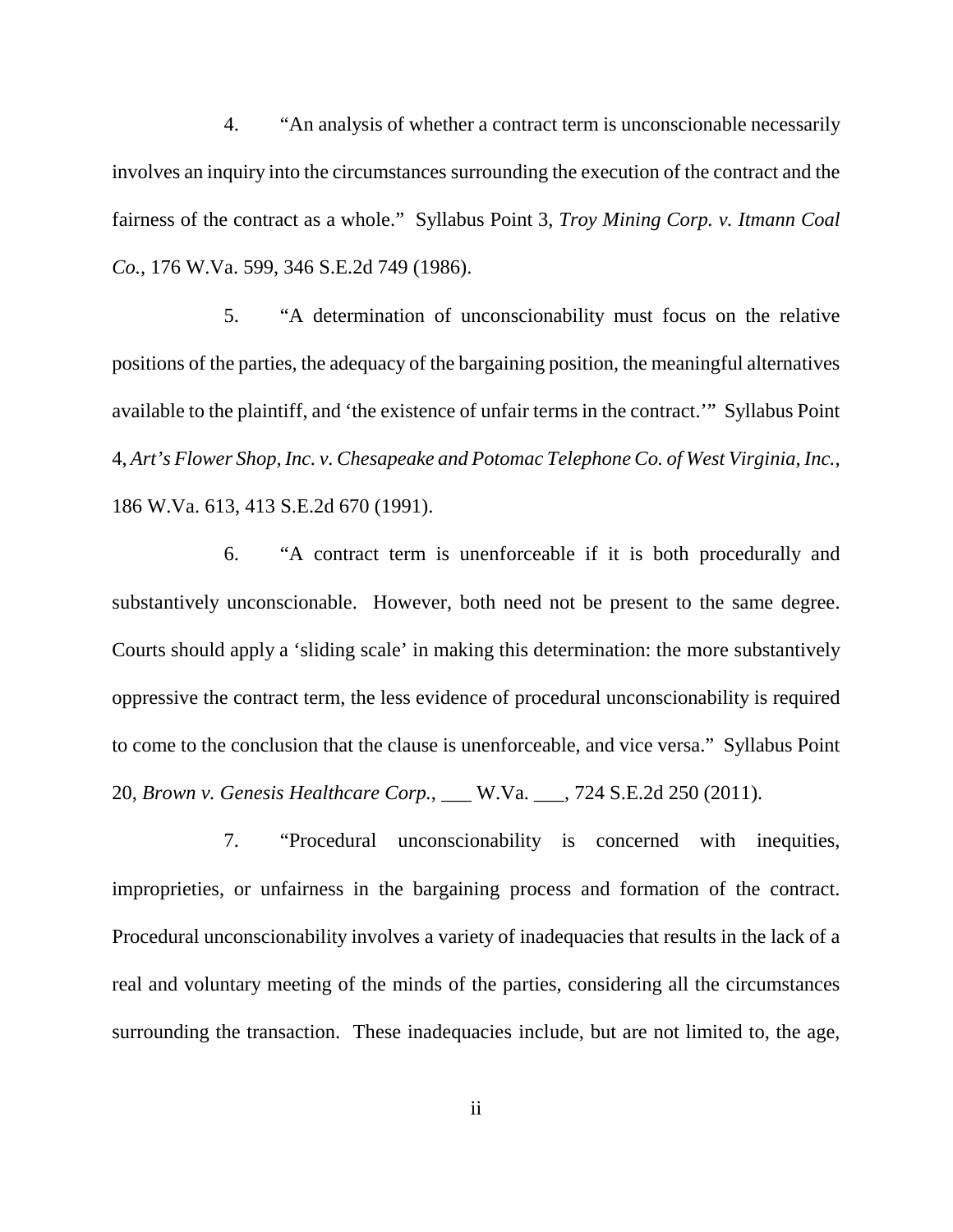literacy, or lack of sophistication of a party; hidden or unduly complex contract terms; the adhesive nature of the contract; and the manner and setting in which the contract was formed, including whether each party had a reasonable opportunity to understand the terms of the contract." Syllabus Point 17, *Brown v. Genesis Healthcare Corp.*, \_\_\_ W.Va. \_\_\_, 724 S.E.2d 250 (2011).

 8. "Substantive unconscionabilityinvolves unfairness in the contract itself and whether a contract term is one-sided and will have an overly harsh effect on the disadvantaged party. The factors to be weighed in assessing substantive unconscionability vary with the content of the agreement. Generally, courts should consider the commercial reasonableness of the contract terms, the purpose and effect of the terms, the allocation of the risks between the parties, and public policy concerns." Syllabus Point 19, *Brown v. Genesis Healthcare Corp.*, \_\_\_ W.Va. \_\_\_, 724 S.E.2d 250 (2011).

 9. The Federal Arbitration Act, 9 U.S.C. § 2, requires that if a lawsuit presents multiple claims, some subject to an arbitration agreement and some not, the former claims must be sent to arbitration—even if this will lead to piecemeal litigation. A trial court may not issue a blanket refusal to compel arbitration of some of a party's claims, merely because the party has other claims which are not subject to the arbitration agreement, or because other parties in the lawsuit are not subject to the arbitration agreement.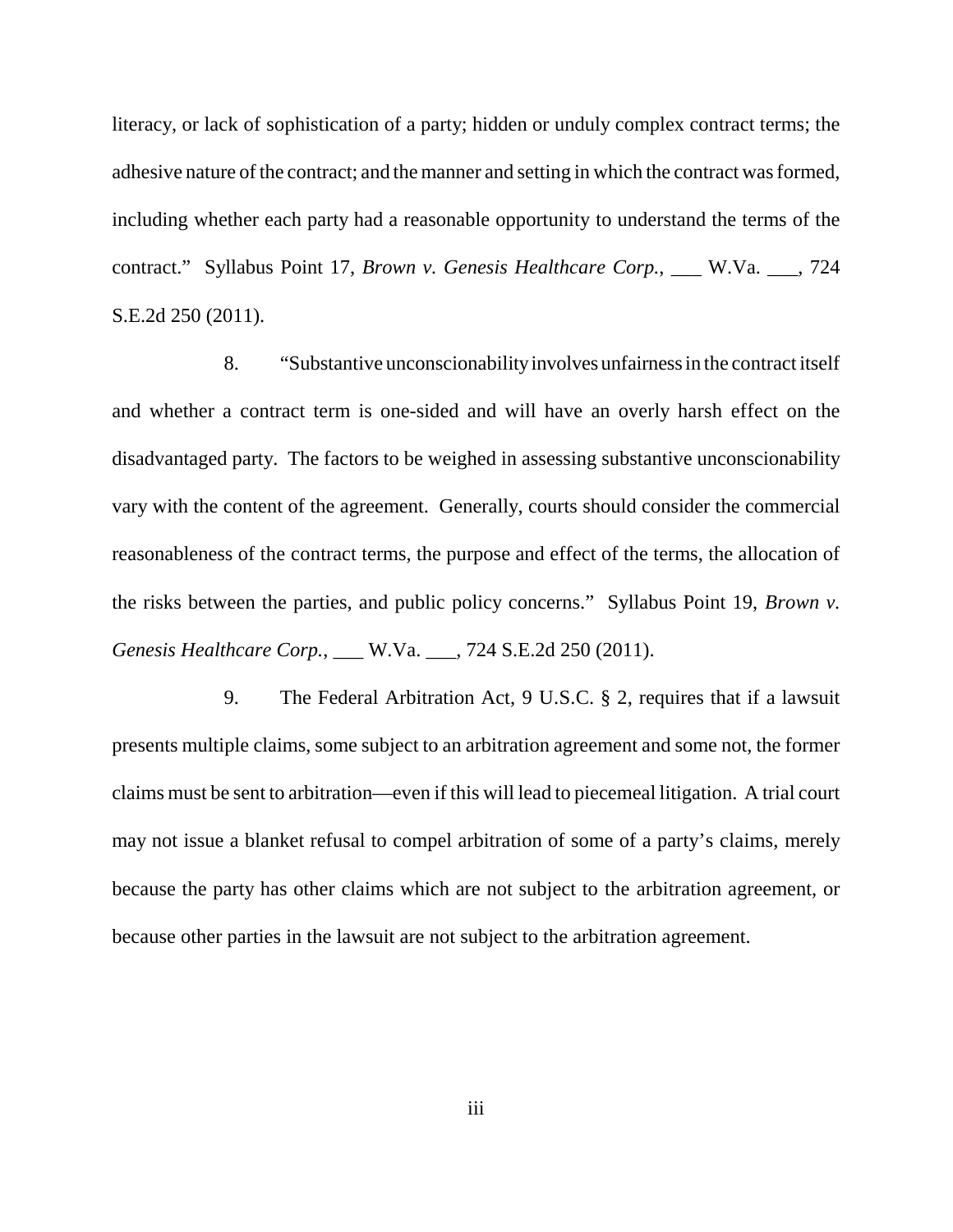Ketchum, Chief Justice:

 In this construction lawsuit we are asked to examine a circuit court order refusing to compel a plaintiff corporation to arbitrate its claims against three defendant corporations. The circuit court entered two orders in which it found that the arbitration clauses in the defendants' contracts with the plaintiff were unconscionable. Further, the circuit court found that it would be inequitable to fracture the plaintiff's lawsuit into multiple "piecemeal" arbitrations and lawsuits against the defendants.

 The defendants have petitioned this Court for a writ of prohibition to halt enforcement of the circuit court's orders, and to compel the plaintiff to arbitrate its claims. After consideration of the record, and the briefs and the arguments of the parties, we grant the requested writ of prohibition as moulded.

# I. *Facts and Procedural Background*

 Respondent (and plaintiff below) Glenmark Holding, LLC ("Glenmark"), owns an office building in Morgantown, West Virginia, called the "Suncrest Executive Office Plaza" or "United Center." Glenmark alleges that it took delivery of the newly constructed building in August 2004 and immediately began experiencing serious problems with the heating, ventilation and air-conditioning ("HVAC") system.

 On June 13, 2011, Glenmark brought a lawsuit claiming that the HVAC system had been improperly designed, that it had been improperly constructed, that the HVAC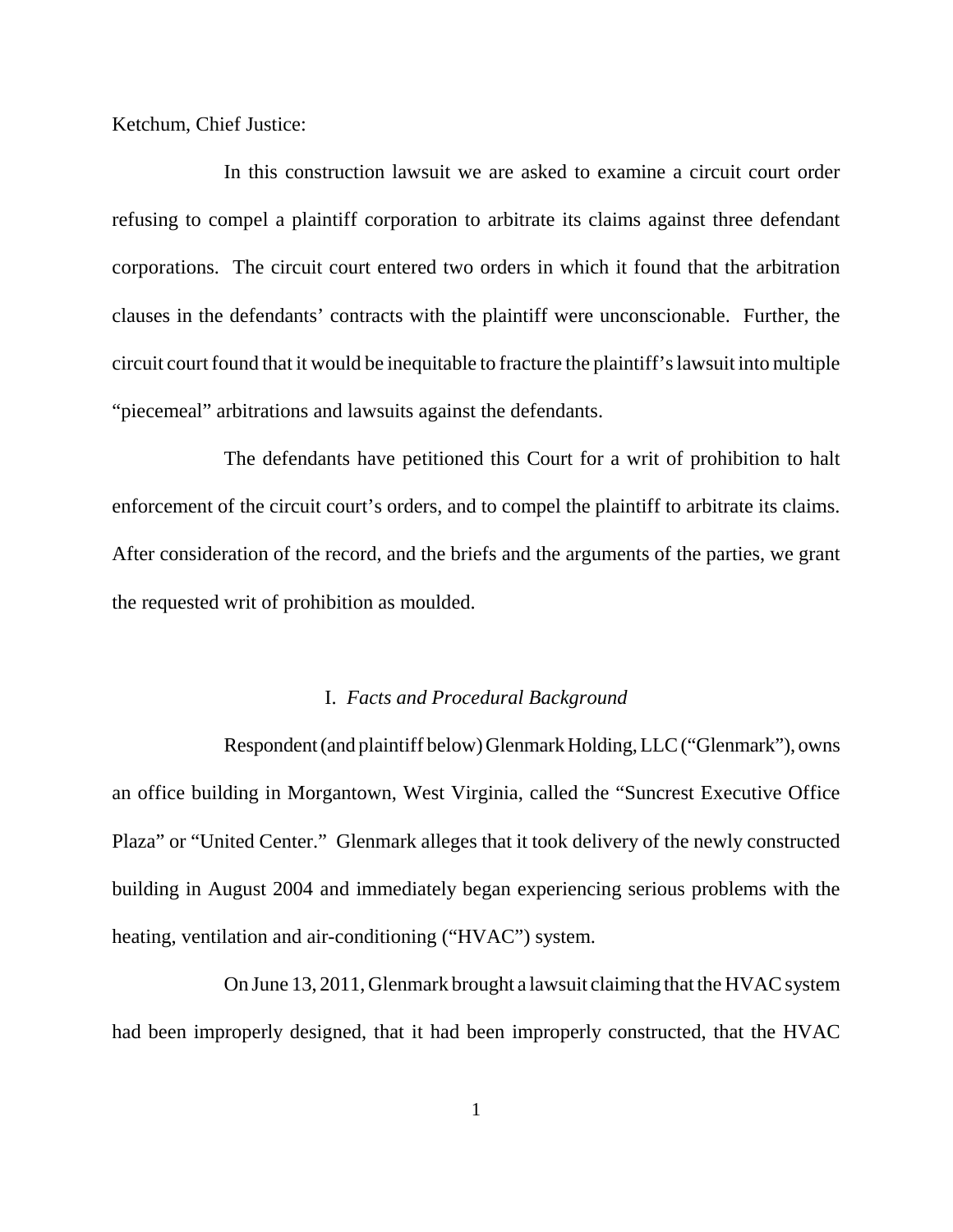equipment used in the system was defectively designed or manufactured, or that the system had been improperly maintained. Glenmark named seven defendants, including the general contractor that oversaw construction of the building (petitioner Morgan Keller, Inc.), and the two companies that manufactured and later maintained the HVAC equipment (petitioner York International Corporation and its parent corporation, petitioner Johnson Controls, Inc., hereafter called the "York petitioners").<sup>1</sup> The seven defendants filed cross-claims against one another. The three petitioners – Morgan Keller and the two York petitioners – now assert, separate from the other four defendants, that Glenmark is contractually bound to arbitrate its claims.

 On August 8, 2011, petitioner Morgan Keller, Inc., filed a motion to compel Glenmark to arbitrate its claims against Morgan Keller. Morgan Keller asserted that the duty to arbitrate arose from a contract Morgan Keller signed with Glenmark on August 1, 2003, to construct the office building. The contract was on a form drafted by the American Institute of Architects and was titled "AIA Document A101-1997, Standard Form of Agreement Between Owner and Contractor." The contract incorporates by reference the "General Conditions of the Contract for Construction," also known as "AIA Document

<sup>&</sup>lt;sup>1</sup>The remaining four defendants are KA, Inc., the architectural firm that designed the building and oversaw its construction; Thorson Baker & Associates, Inc.; Comefri USA, Inc.; and City Plumbing and Heating.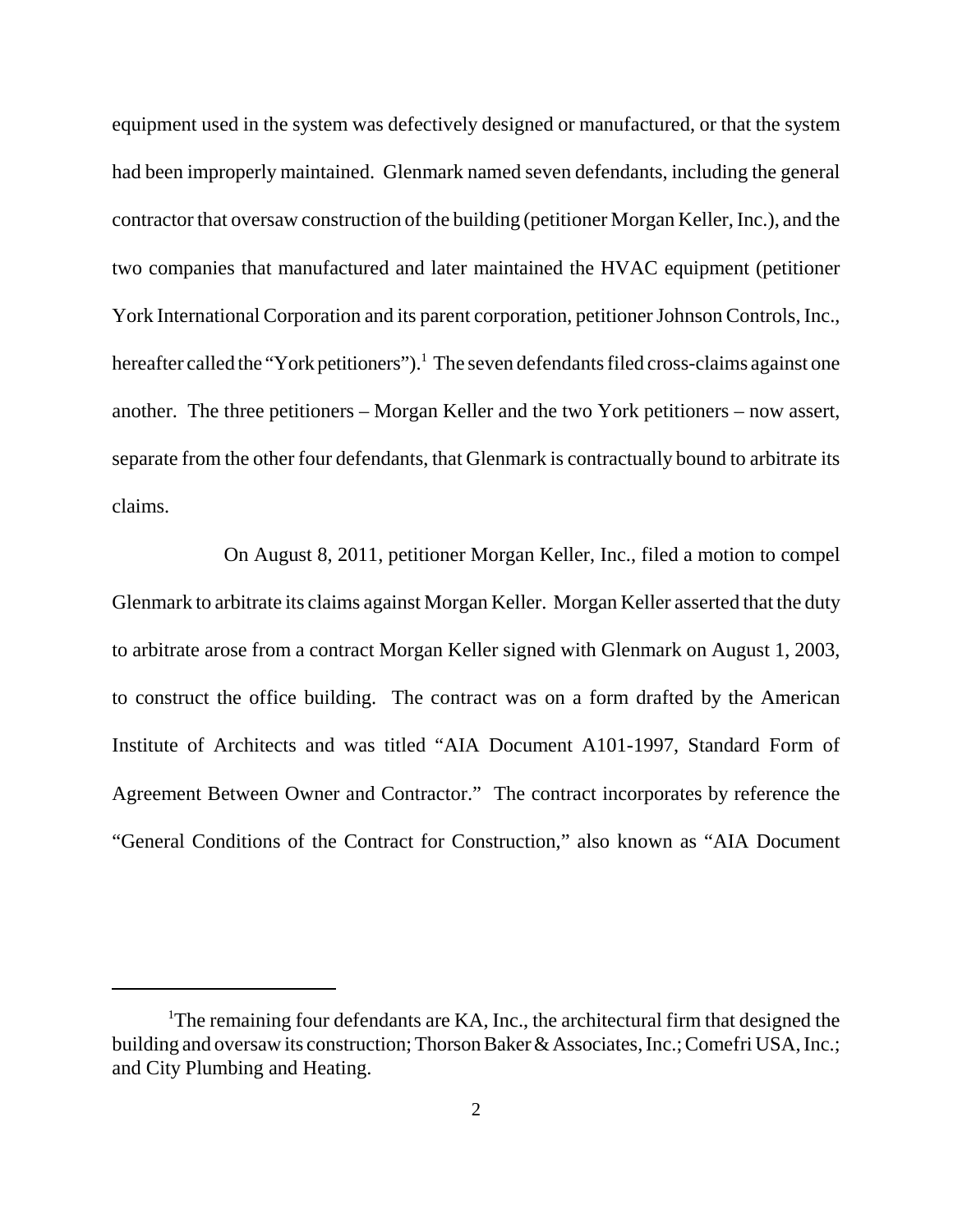A201-1997." Document A201-1997 contains an express arbitration clause which states, "Any Claim arising out of or related to the Contract . . . shall . . . be subject to arbitration."<sup>2</sup>

 Likewise, the two York petitioners filed a separate motion to compel Glenmark to separately arbitrate all of its claims against the York petitioners. The York petitioners manufactured some of the HVAC equipment that was in Glenmark's office building; among various theories in its complaint, Glenmark now asserts that the equipment was "defective, ineffective, inefficient, and not suitable for use on that building[.]" However, after construction of the building was completed, in December 2004, Glenmark entered into a "Preventative Maintenance Agreement" with the York petitioners for periodic inspections of and routine maintenance on the HVAC system. The maintenance agreement has an arbitration clause that states, in part:

> All claims, disputes and controversies arising out of or relating to this contract, or the breach thereof, shall, in lieu of court action, be submitted to arbitration in accordance with the Commercial Arbitration Rules of the American Arbitration Association[.]

 Glenmark asserts that the York petitioners breached the maintenance agreement and carelessly failed to keep the HVAC equipment in working order.

 In response to the motions by Morgan Keller and the York petitioners, Glenmark asserted that the arbitration clauses were unconscionable and unenforceable, and

<sup>&</sup>lt;sup>2</sup>AIA Document A201-1997, "General Conditions of the Contract for Construction,"  $\P$  4.6.1.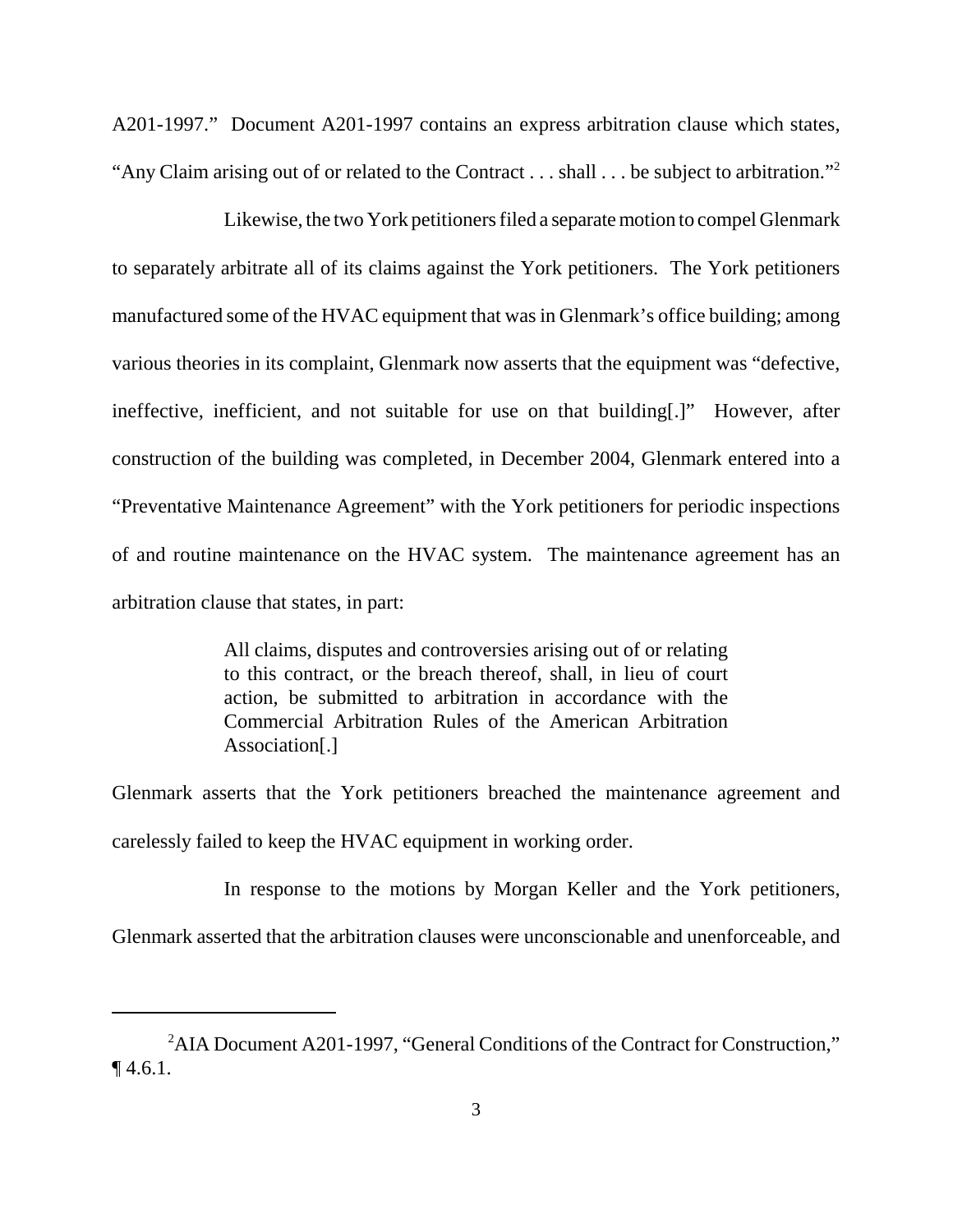asked the circuit court to deny the motions. Additionally, three defendants—who were not parties to any arbitration agreement and who had filed cross-claims against Morgan Keller and the York petitioners—filed briefs asserting that the motions should be denied so all of the claims and cross-claims of the parties could be litigated in one forum, in one proceeding.

 The circuit court conducted a hearing on the petitioners' two motions on September 8, 2011. The circuit court acknowledged that arbitration is preferred over litigation because of its supposed "expeditious, economic resolution of issues." The circuit court noted, however, that by granting the petitioners' motions that the petitioners would expend additional, not fewer, resources responding to the parties' claims and cross-claims. Granting the motions would sever one individual lawsuit by Glenmark against seven defendants into at least three proceedings: (1) one lawsuit against six defendants, including the York petitioners for defective HVAC equipment; (2) one arbitration proceeding with Morgan Keller, for negligent general contracting services; and (3) one arbitration proceeding with the York petitioners over negligent maintenance of the HVAC equipment. Further, the petitioners and the other defendants (none of whom were parties to the arbitration agreements) would have to resolve their cross-claims in circuit court.<sup>3</sup>

(continued...)

<sup>&</sup>lt;sup>3</sup>As the circuit court stated to counsel for the two York petitioners: If I grant your motion for arbitration . . . that means that you and Glenmark will participate in arbitration. As I see it there are 1, 2, 3, 4 other defendants. . . . A bunch whose claims need to be arbitrated to see what degree of culpability, if any, each of those defendants has with regard to the damages that Glenmark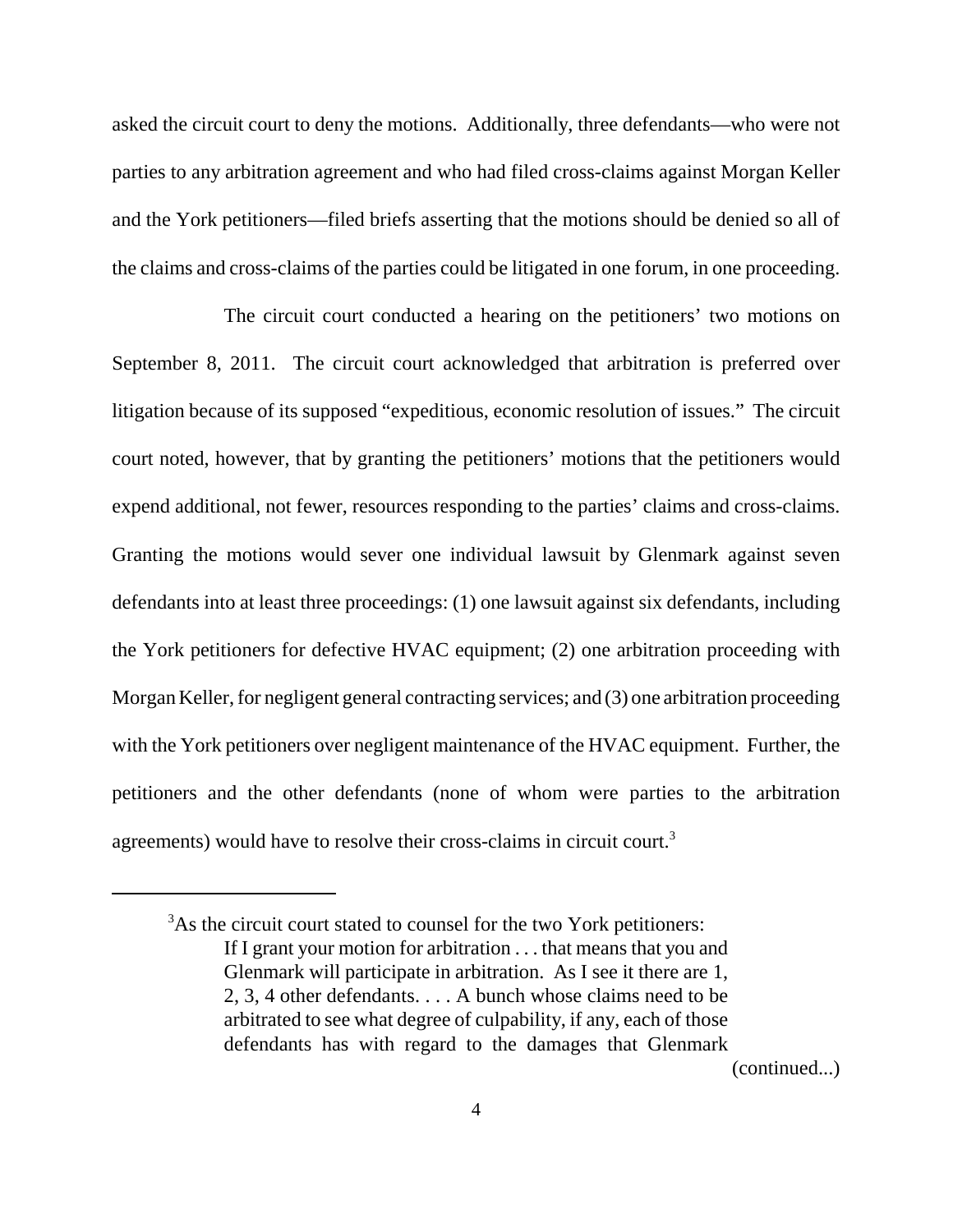In an order dated October 5, 2011, the circuit court denied the York petitioners' motion to compel arbitration. In an order dated October 19, 2011, the circuit court similarly denied petitioner Morgan Keller's motion. In both orders, the circuit court determined that compulsory arbitration would be insufficient and inequitable to resolve all of Glenmark's claims against the petitioners, and "would result in an unnecessarily delayed 'piecemeal' resolution of this conflict and the waste of judicial resources." Because of the claims and cross-claims of the parties, compelling arbitration "would permit neither the Plaintiff nor the Defendants to fully and effectively adjudicate their various claims and defenses." The circuit court went on to find that the arbitration clauses in both contracts were unconscionable and, therefore, unenforceable.

 On November 3, 2011, petitioner Morgan Keller and the two York petitioners filed a petition for a writ of prohibition with this Court. The petitioners ask that we halt enforcement of the circuit court's orders, and that we halt all proceedings by Glenmark against the petitioners before the circuit court. As we discuss below, we grant the requested writ as moulded.

<sup>3</sup> (...continued)

 claims. If they are not participating in the arbitration, then those issues would still have to be litigated and they would be litigated here in circuit court . . .

 Now, that to me flies in the face of the stated policy behind arbitration and the reason why arbitration is looked upon favorably, and that is to avoid large costs of litigation.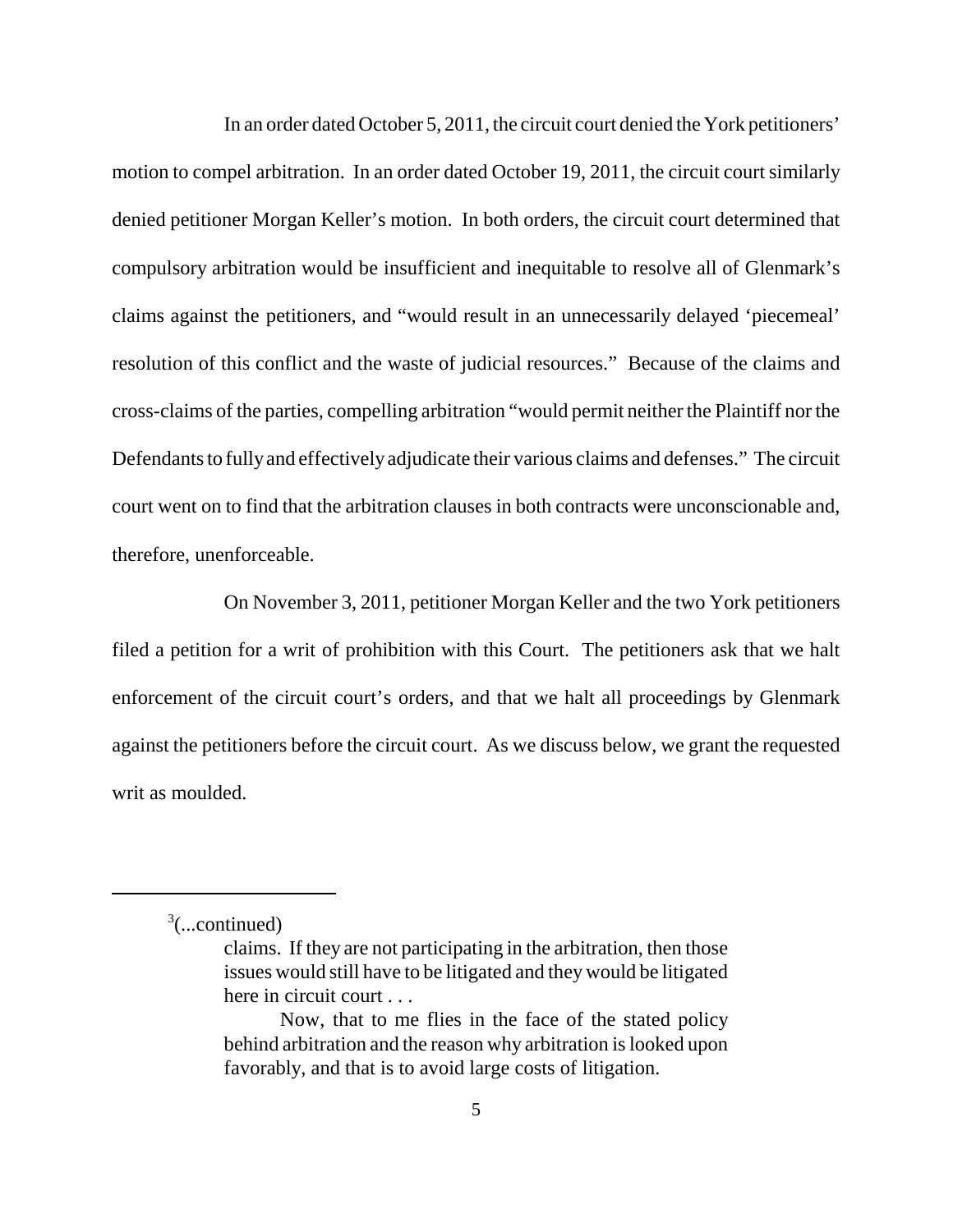# II. *Standard of Review*

 A petition for a writ of prohibition is an appropriate method to obtain review by this Court of a circuit court's decision to deny or compel arbitration.<sup>4</sup> As it is an extraordinary remedy, "[p]rohibition lies only to restrain inferior courts from proceeding in causes over which they have no jurisdiction, or, in which, having jurisdiction, they are exceeding their legitimate powers and may not be used as a substitute for writ of error, appeal or certiorari."5

In cases where the trial court is alleged to have exceeded their authority, we set

forth the following standard of review:

 In determining whether to entertain and issue the writ of prohibition for cases not involving an absence of jurisdiction but only where it is claimed that the lower tribunal exceeded its legitimate powers, this Court will examine five factors: (1) whether the party seeking the writ has no other adequate means, such as direct appeal, to obtain the desired relief; (2) whether the petitioner will be damaged or prejudiced in a way that is not correctable on appeal; (3) whether the lower tribunal's order is clearly erroneous as a matter of law; (4) whether the lower tribunal's order is an oft repeated error or manifests persistent disregard for either procedural or substantive law; and (5) whether the lower tribunal's order raises new and important problems or issues of law of first impression. These factors are general guidelines that serve as a useful starting point for determining whether a discretionary writ of prohibition should issue. Although all five factors need not be satisfied, it is clear

 4 *See*, *State ex rel. Saylor v. Wilkes*, 216 W.Va. 766, 613 S.E.2d 914 (2005); *State ex rel. Dunlap v. Berger*, 211 W.Va. 549, 555, 567 S.E.2d 265, 271 (2002).

 5 Syllabus Point 1, *Crawford v. Taylor*, 138 W.Va. 207, 75 S.E.2d 370 (1953).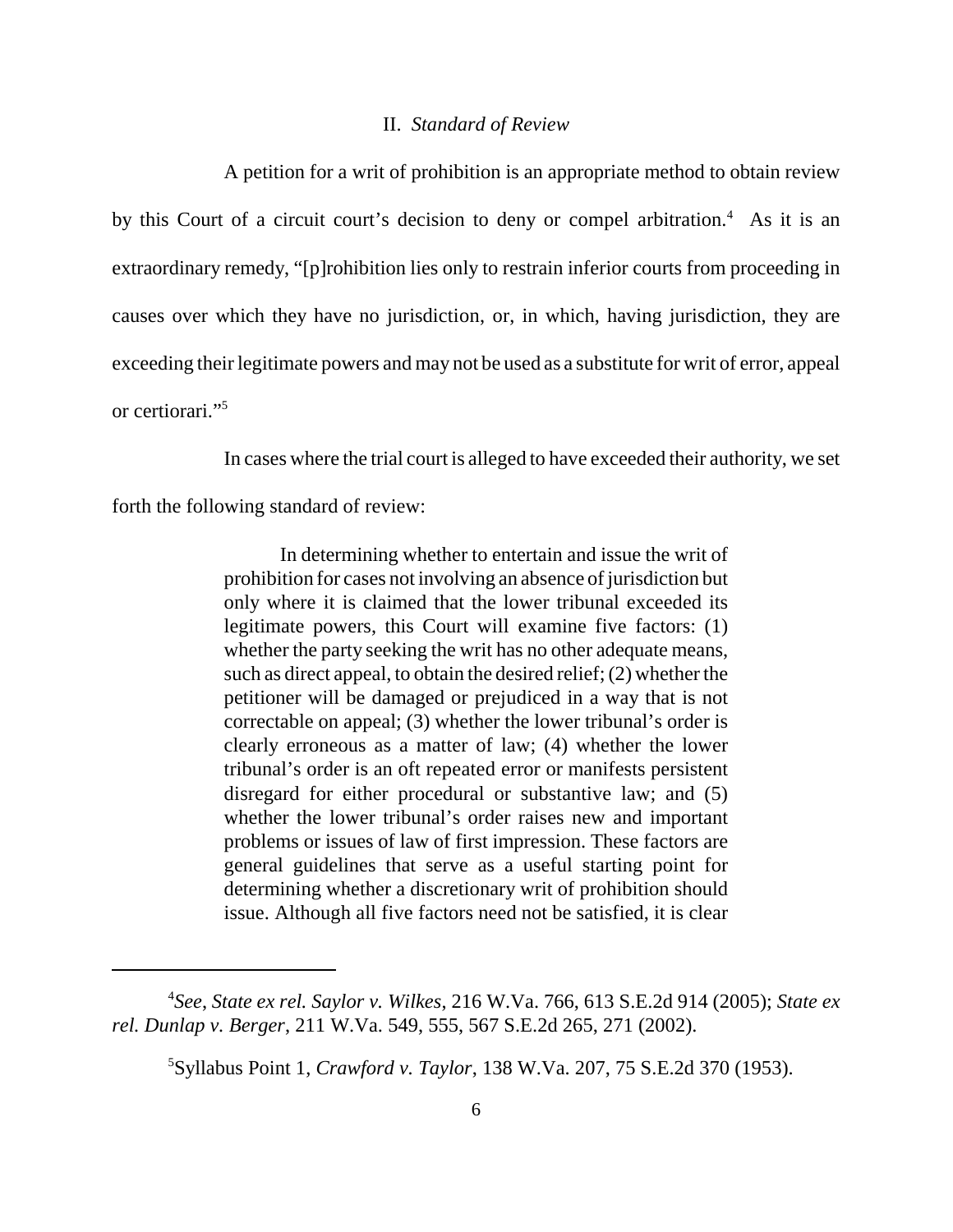that the third factor, the existence of clear error as a matter of law, should be given substantial weight.<sup>6</sup>

#### III. *Discussion*

# A. *Threshold Issues in a Motion to Compel Arbitration*

 The petitioners assert that the interpretation of the arbitration clauses is governed exclusively by the Federal Arbitration Act ("the FAA"). "Under the Federal Arbitration Act, 9 U.S.C. § 2, a written provision to settle by arbitration a controversy arising out of a contract that evidences a transaction affecting interstate commerce is valid, irrevocable, and enforceable, unless the provision is found to be invalid, revocable or unenforceable upon a ground that exists at law or in equity for the revocation of any contract."<sup>7</sup> When a motion to compel arbitration is filed in a trial court, the FAA requires the following procedure:

> When a trial court is required to rule upon a motion to compel arbitration pursuant to the Federal Arbitration Act, 9 U.S.C. §§ 1–307 (2006), the authority of the trial court is limited to determining the threshold issues of (1) whether a valid arbitration agreement exists between the parties; and (2) whether the claims averred by the plaintiff fall within the substantive scope of that arbitration agreement.<sup>8</sup>

 6 Syllabus Point 4, *State ex rel. Hoover v. Berger*, 199 W.Va. 12, 483 S.E.2d 12 (1996).

 7 Syllabus Point 9, *Brown v. Genesis Healthcare Corp.*, \_\_\_ W.Va. \_\_\_, 724 S.E.2d 250 (2011) ("*Brown I*").

 8 Syllabus Point 2, *State ex rel. TD Ameritrade, Inc. v. Kaufman*, 225 W.Va. 250, 692 S.E.2d 293 (2010).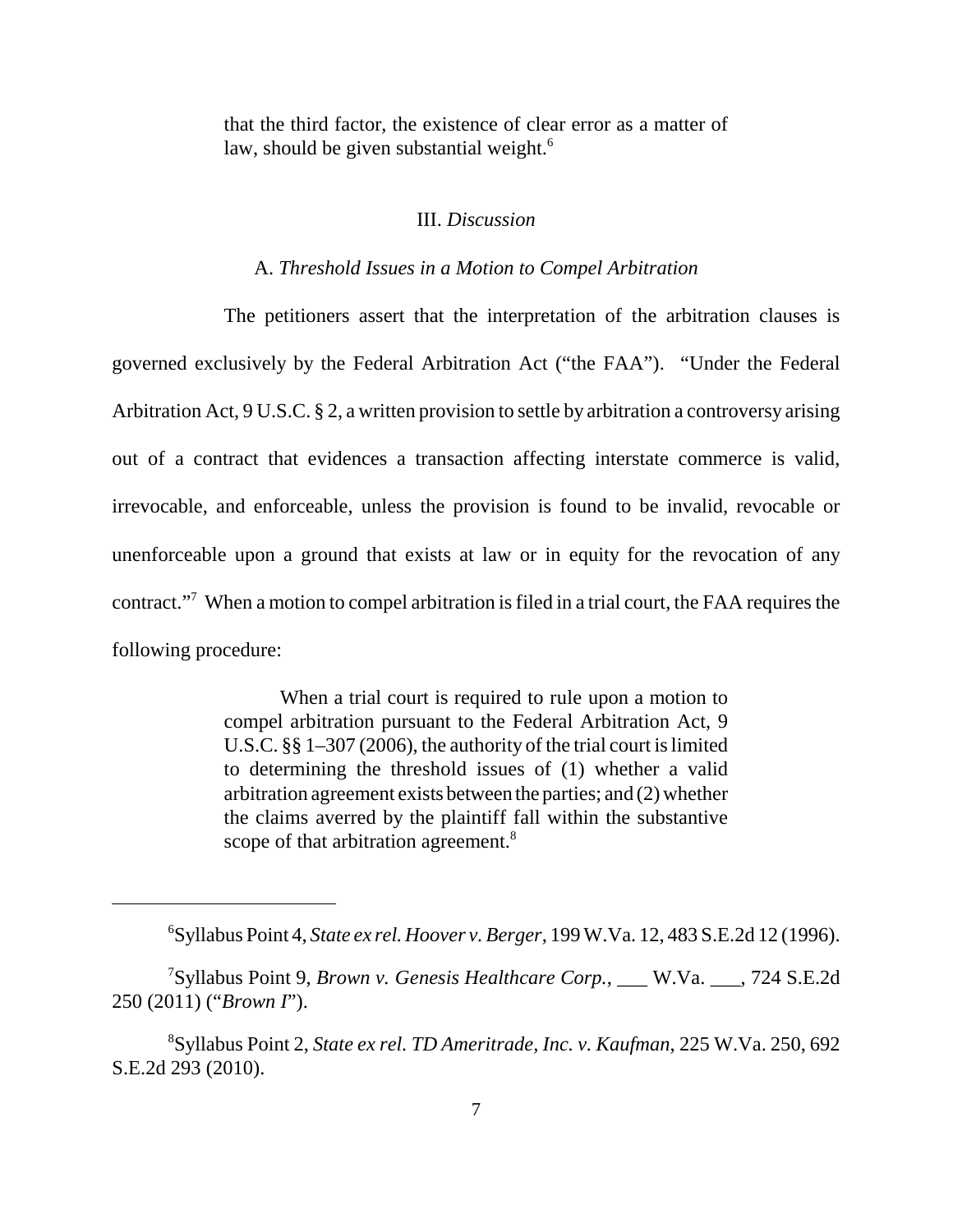The FAA permits the court to refuse enforcement of an arbitration agreement to the extent "such grounds ... exist at law or in equity for the revocation of any contract."9 Nothing in the FAA "overrides normal rules of contract interpretation. Generally applicable contract defenses—such as laches, estoppel, waiver, fraud, duress, or unconscionability—may be applied to invalidate an arbitration agreement."<sup>10</sup> As in any garden-variety contractual claim, the intent of the contracting parties should guide the court's analysis. $<sup>11</sup>$ </sup>

 The petitioners assert that the FAA leaves no place for the exercise of discretion by a trial court. They assert that once the FAA is invoked, a trial court is required, as a matter of law and without question or delay, to compel a respondent to participate in arbitration. The petitioners state in their brief to this Court, "because the Federal Arbitration Act controls and because [Glenmark's] claims were subject to arbitration, the Circuit Court lacked subject matter jurisdiction to consider Glenmark's claims." We disagree.

 "The FAA has no talismanic effect; it does not elevate arbitration clauses to a level of importance above all other contract terms."<sup>12</sup> "There is no federal policy favoring arbitration under a certain set of procedural rules; the federal policy is simply to ensure the

9 9 U.S.C. § 2.

10Syllabus Point 9, *Brown I*.

<sup>11</sup> See Peabody Holding Co., LLC v. United Mine Workers of America, Intern. Union, 665 F.3d 96, 102 ( $4<sup>th</sup>$  Cir., 2012) ("As in any garden-variety contractual claim, the intent of the contracting parties guides our analysis.").

<sup>12</sup>*Brown I*, \_\_\_ W.Va. at \_\_\_, 724 S.E.2d at 275.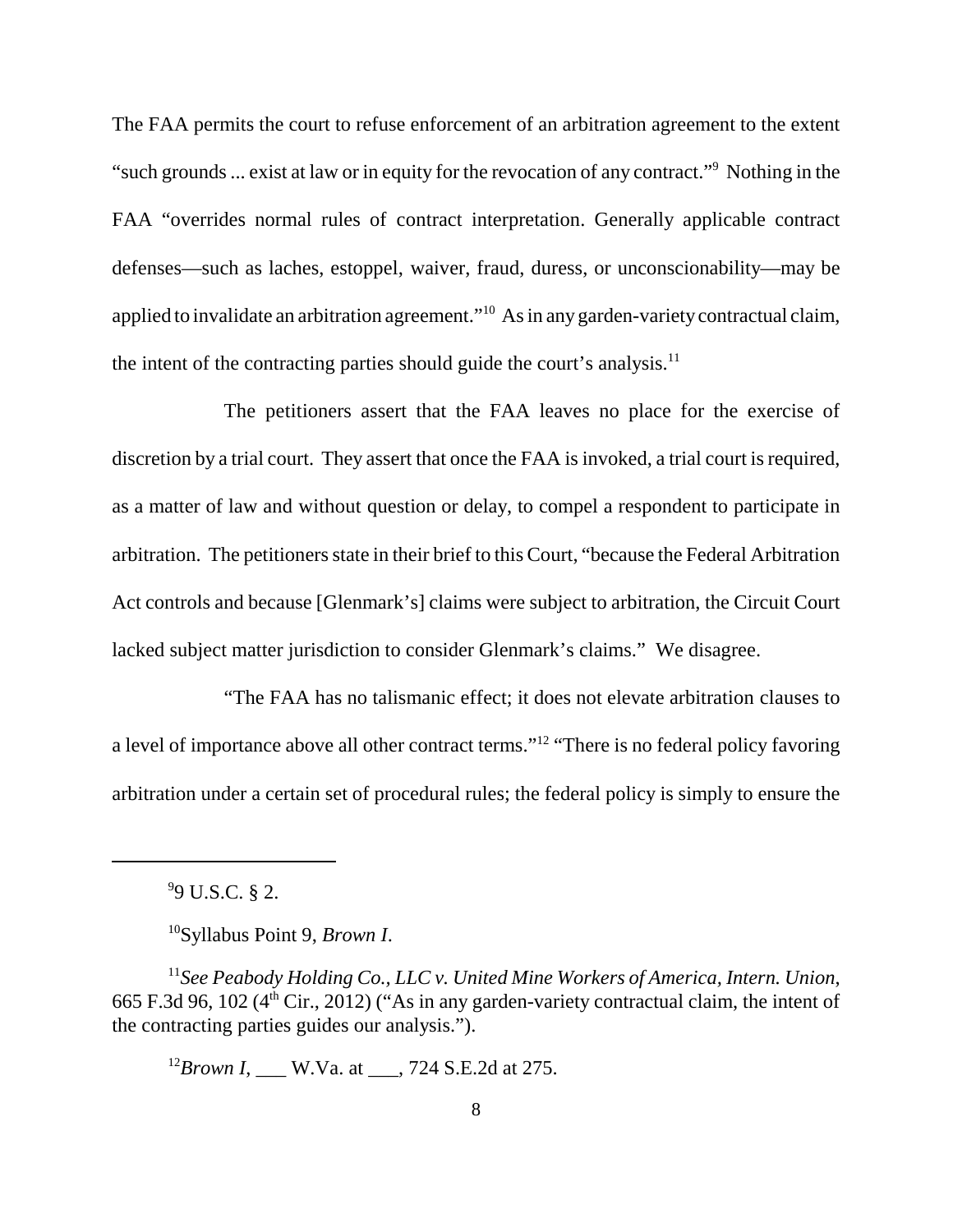enforceability, according to their terms, of private agreements to arbitrate."<sup>13</sup> It is a "fundamental principle that arbitration is a matter of contract,"<sup>14</sup> and "[t]he FAA . . . places arbitration agreements on an equal footing with other contracts, and requires courts to enforce them according to their terms."<sup>15</sup> Put simply, the "purpose of Congress in [adopting the FAA in] 1925 was to make arbitration agreements as enforceable as other contracts, but not more so."<sup>16</sup> Therefore, even though the petitioners' arbitration clauses clearly arose out of a contract that evidences a transaction affecting interstate commerce, the circuit court was within its authority to consider Glenmark's claim that the arbitration clauses were unenforceable under generally applicable contract law defenses.

# B. *The Doctrine of Unconscionability and Piecemeal Litigation*

 Respondent Glenmark argues that the circuit court correctly found that, under the common law of contracts, the arbitration clauses are unconscionable. In part, Glenmark contends that because the arbitration clauses will result in inefficient, inconsistent, and

<sup>14</sup>Rent-a-Center, West, Inc. v. Jackson, 561 U.S. <sub>\_\_\_,</sub> \_\_\_, 130 S.Ct. 2772, 2776 (2010).

 <sup>15</sup>*Id.*, (*citing Buckeye Check Cashing, Inc. v. Cardegna,* 546 U.S. 440, 443 (2006) and  *Volt Information Sciences*, 489 U.S. at 478).

 <sup>16</sup>*Prima Paint Corp. v. Flood & Conklin Mfg. Co.*, 388 U.S. 395, 404 n.12 (1967).

 <sup>13</sup>*Volt Information Sciences, Inc. v. Board of Trustees of Leland Stanford Junior Univ*., 489 U.S. 468, 476 (1989)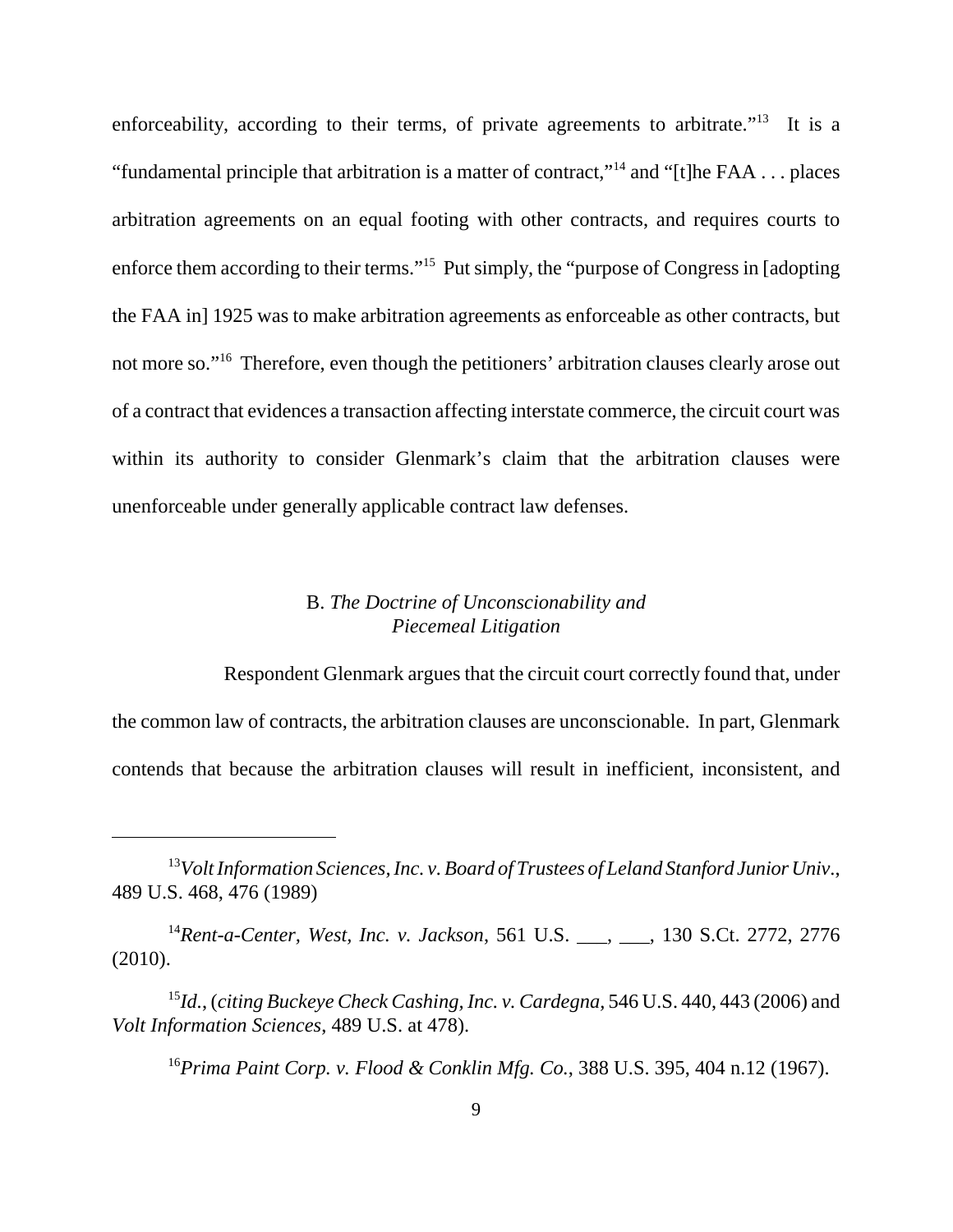expensive "piecemeal" litigation, the clauses may be considered to be unconscionable. As we discuss below, we reject Glenmark's contention.

In *Brown v. Genesis Healthcare Corp.* ("*Brown I*"),<sup>17</sup> this Court assembled an extensive set of common law factors for courts to analyze in deciding whether a contract, or a particular term or clause within a contract, is unconscionable. We reaffirmed this unconscionability analysis in a rehearing of *Brown I*, an opinion which is referred to as *Brown II*. 18

 "The doctrine of unconscionability means that, because of an overall and gross imbalance, one-sidedness or lop-sidedness in a contract, a court may be justified in refusing to enforce the contract as written. The concept of unconscionability must be applied in a flexible manner, taking into consideration all of the facts and circumstances of a particular case."<sup>19</sup>

 Undertaking "[a]n analysis of whether a contract term is unconscionable necessarily involves an inquiry into the circumstances surrounding the execution of the

<sup>18</sup>See Brown v. Genesis Healthcare Corp., \_\_\_ W.Va. \_\_\_, \_\_\_ S.E.2d \_\_\_ (Nos. 35494, 35546, 35636, June 13, 2012) ("*Brown II*").

<sup>&</sup>lt;sup>17</sup>Brown v. Genesis Healthcare Corp., \_\_\_ W.Va. \_\_\_, 724 S.E.2d 250 (2011) ("*Brown I*"), vacated on other grounds by *Marmet Health Care Center, Inc. v. Brown*, 565 U.S.  $\_\_\_\,,\_\_\_\$ 132 S.Ct. 1201,  $\_\_\_\_$ (2012).

 19Syllabus Point 12, *Brown I*. *See also*, Syllabus Point 2, *Ashland Oil, Inc. v. Donahue*, 159 W.Va. 463, 223 S.E.2d 433 ("[P]rovisions of an agreement . . . which, if applied strictly, are so one-sided as to lead to absurd results, will be declared unconscionable.").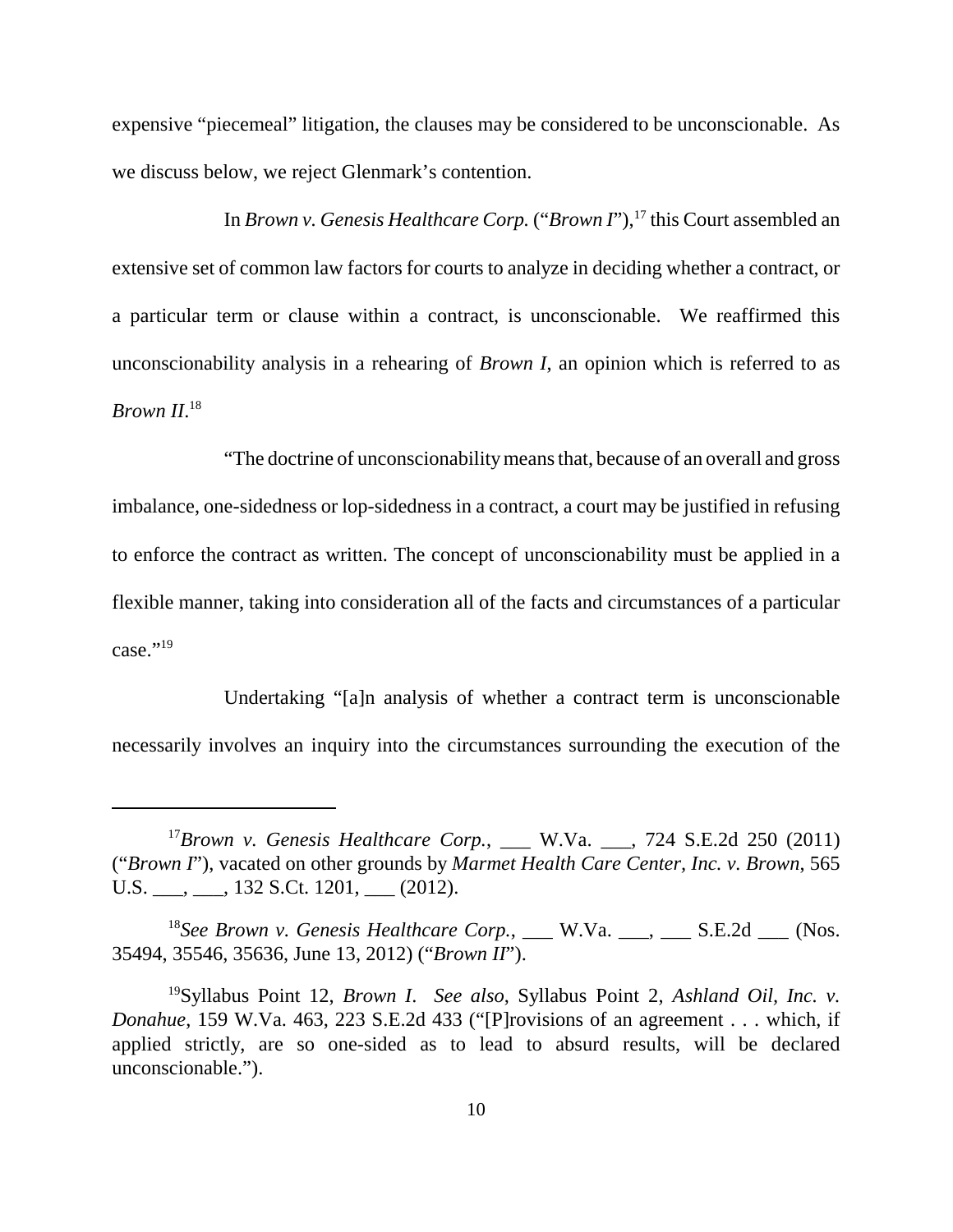contract and the fairness of the contract as a whole."<sup>20</sup> "A determination of unconscionability must focus on the relative positions of the parties, the adequacy of the bargaining position, the meaningful alternatives available to the plaintiff, and 'the existence of unfair terms in the contract."<sup>21</sup> "[T]he particular facts involved in each case are of utmost importance since certain conduct, contracts or contractual provisions maybe unconscionable in some situations but not in others."<sup>22</sup>

 "Under West Virginia law, we analyze unconscionability in terms of two component parts: procedural unconscionability and substantive unconscionability."<sup>23</sup> "A contract term is unenforceable if it is both procedurally and substantively unconscionable. However, both need not be present to the same degree. Courts should apply a 'sliding scale' in making this determination: the more substantively oppressive the contract term, the less evidence of procedural unconscionability is required to come to the conclusion that the clause is unenforceable, and vice versa."<sup>24</sup>

 20Syllabus Point 3, *Troy Min. Corp. v. Itmann Coal Co.*, 176 W.Va. 599, 346 S.E.2d 749 (1986).

 21Syllabus Point 4, *Art's Flower Shop, Inc. v. Chesapeake and Potomac Telephone Co. of West Virginia, Inc.*, 186 W.Va. 613, 413 S.E.2d 670 (1991).

 22Syllabus Point 2, *Orlando v. Finance One of West Virginia, Inc.*, 179 W.Va. 447, 369 S.E.2d 882 (1988).

 <sup>23</sup>*Brown I*, \_\_\_ W.Va. at \_\_\_, 724 S.E.2d at 285.

 24Syllabus Point 20, *Brown I*.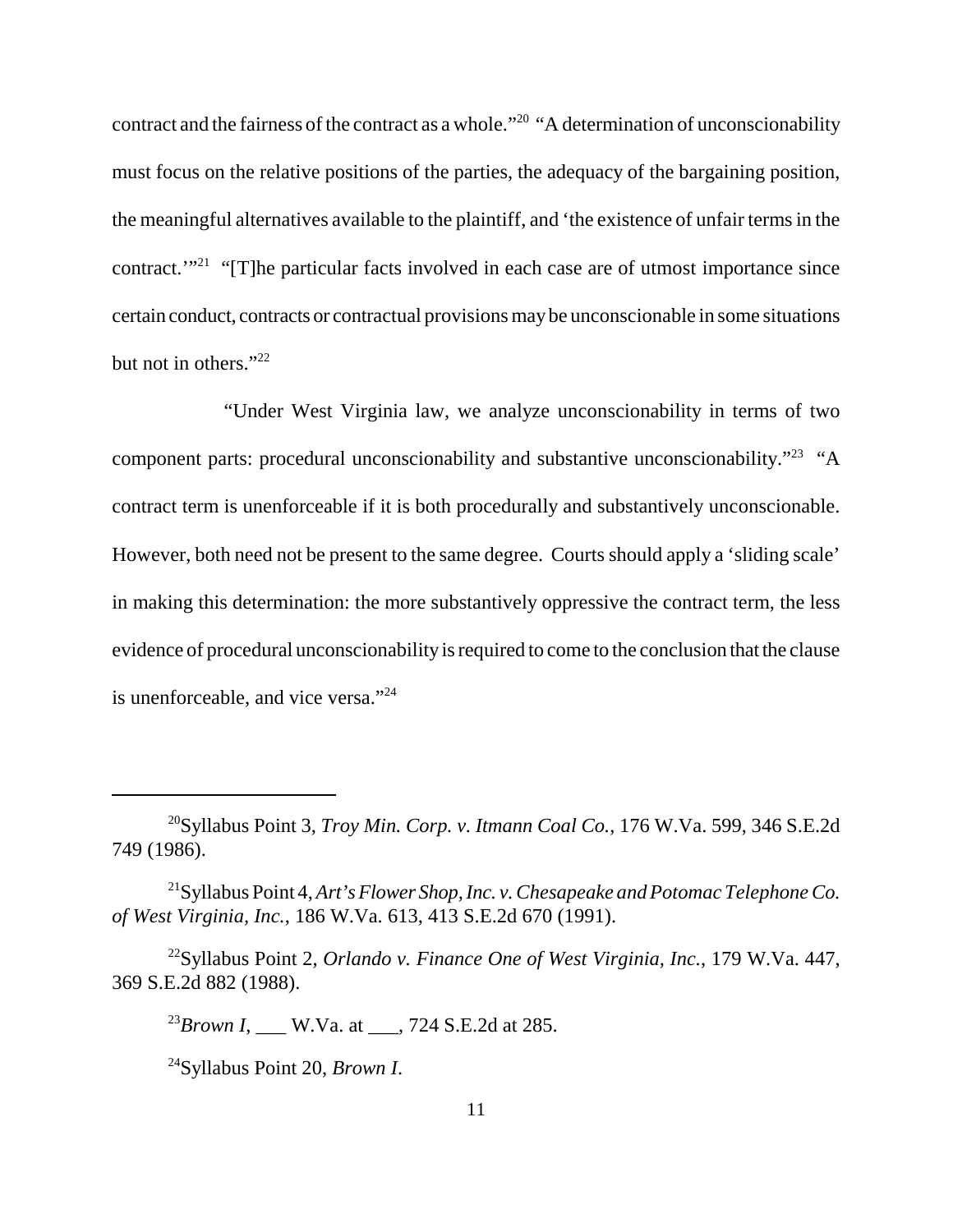This Court set forth the following guidelines for determining procedural unconscionability in Syllabus Point 17 of *Brown I*:

> Procedural unconscionability is concerned with inequities, improprieties, or unfairness in the bargaining process and formation of the contract. Procedural unconscionability involves a variety of inadequacies that results in the lack of a real and voluntary meeting of the minds of the parties, considering all the circumstances surrounding the transaction. These inadequacies include, but are not limited to, the age, literacy, or lack of sophistication of a party; hidden or unduly complex contract terms; the adhesive nature of the contract; and the manner and setting in which the contract was formed, including whether each party had a reasonable opportunity to understand the terms of the contract.<sup>25</sup>

 We are cognizant, however, that "[i]n most commercial transactions it may be assumed that there is some inequality of bargaining power, and this Court cannot undertake to write a special rule of such general application as to remove bargaining advantages or disadvantages in the commercial area, nor do we think it necessary that we undertake to do so." $26$ 

 "Substantive unconscionability involves unfairness in the contract itself and whether a contract term is one-sided and will have an overly harsh effect on the disadvantaged party. The factors to be weighed in assessing substantive unconscionability vary with the content of the agreement. Generally, courts should consider the commercial

 25Syllabus Point 17, *Brown I*.

 26*Ashland Oil, Inc. v. Donahue*, 159 W.Va. 463, 474, 223 S.E.2d 433, 440 (1976).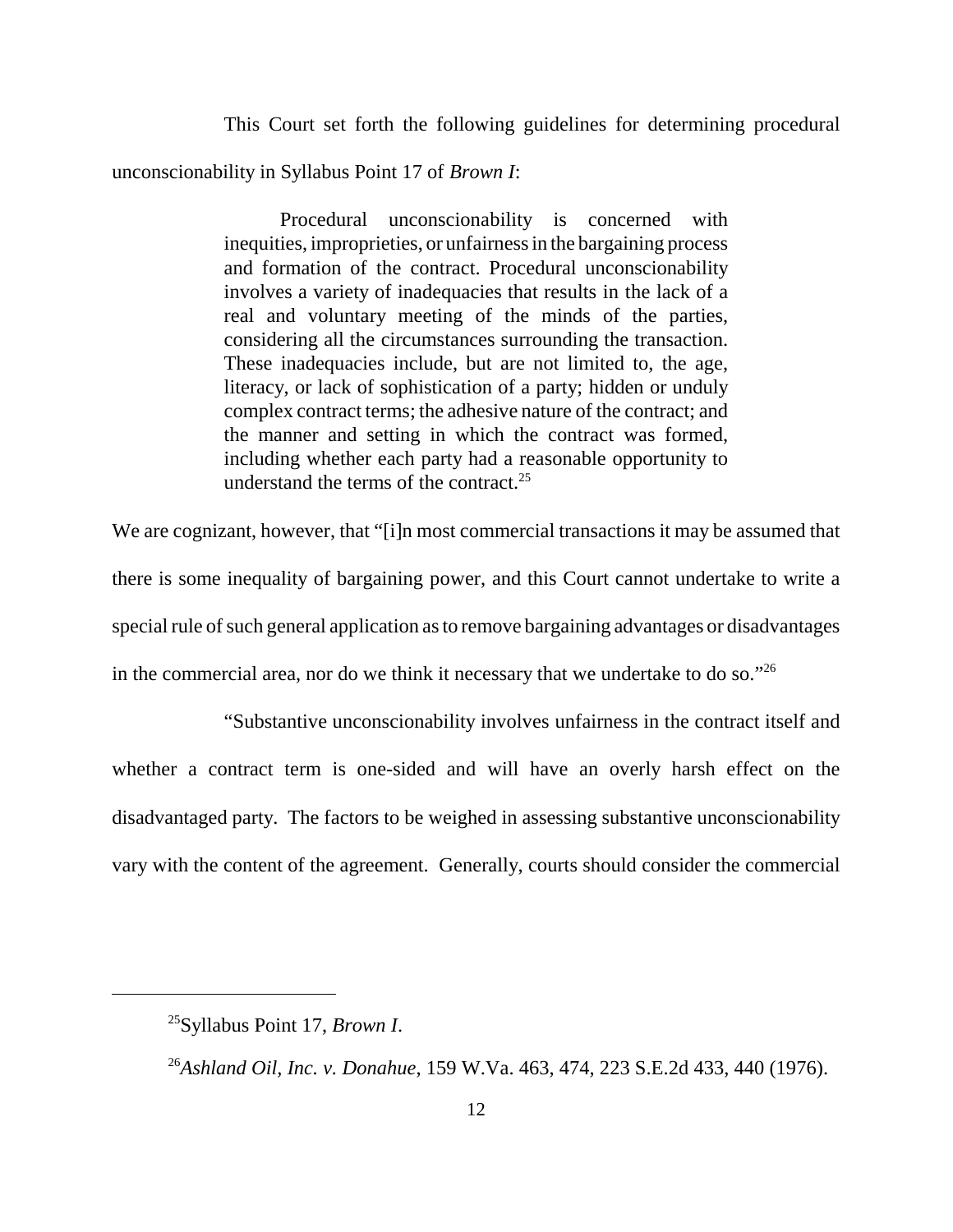reasonableness of the contract terms, the purpose and effect of the terms, the allocation of the risks between the parties, and public policy concerns."<sup>27</sup>

We recognized in *Brown I* that "[n]o single, precise definition of substantive unconscionability can be articulated"<sup>28</sup> because "the factors to be considered vary with the content of the agreement at issue."<sup>29</sup> "Accordingly, courts should assess whether a contract provision is substantively unconscionable on a case-by-case basis."<sup>30</sup>

 With these general guidelines in mind, we now turn to the circuit court's determination that the petitioners' arbitration clauses were inequitable, unconscionable and unenforceable because they would result in piecemeal litigation. It is axiomatic that an arbitration agreement is a contract usually between just two parties. However, lawsuits – particularly construction lawsuits – are often multi-party affairs. As one legal commentator perceived, enforcing an arbitration agreement between two parties of a multi-party lawsuit virtually guarantees an inefficient and inconsistent outcome:

> Arbitration under the American Institute of Architects (AIA) A201 General Conditions and its other form contracts pits a two-party procedure against a multiple-party world. While the owner and general contractor must arbitrate under the AIA procedures, often the real culprits – the architect, subcontractors,

27Syllabus Point 19, *Brown I*.

28*Brown I*, \_\_\_ W.Va. at \_\_\_, 724 S.E.2d at 288.

 29*Id.*, \_\_\_ W.Va. at \_\_\_, 724 S.E.2d at 287 (*quoting Hayes v. Oakridge Home*, 122 Ohio St.3d 63, 69, 908 N.E.2d, 408, 414 (2009)).

<sup>30</sup>*Id*., \_\_\_ W.Va. at \_\_\_, 724 S.E.2d at 288.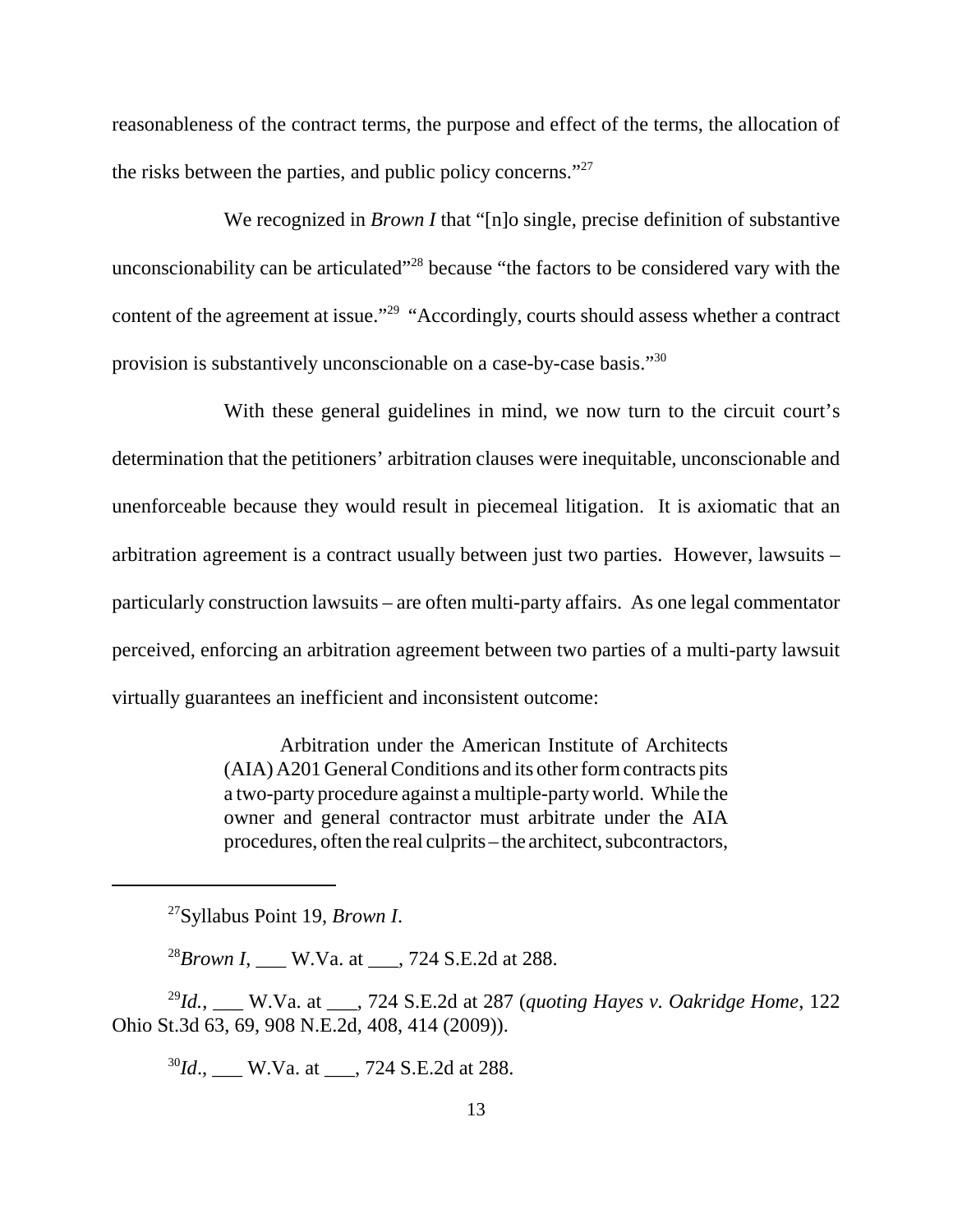engineers, or suppliers – need not participate and, equally important, the ultimate sources of payment, the suretyor liability insurer, also are left out.

 Arbitration should be quick, easy, and efficient. Instead, by sometimes omitting crucial parties, AIA arbitration may foster inefficiencyand inconsistency. Although the legal system is better suited to handle multiparty disputes, the contractor and owner generally are committed to two-party arbitration under the AIA contract.

 The AIA arbitration contract may exacerbate inherent complexities of construction litigation by insisting on two-party arbitration while other parties litigate their similar claims. As a result, the owner and prime contractor are at odds with each other at the inception of the dispute, when they should be working together to solve their problems. Ultimately, the result is that crucial parties need not arbitrate, and the parties must present the same evidence, the same witnesses, and the same arguments before two fact-finding tribunals, often with conflicting decisions and without res judicata as to many of the other crucial parties. This is a failure that neither the arbitration rules nor the laws of most states are prepared to solve.<sup>31</sup>

A treatise on construction arbitration agreements observed that neither the facts

of the instant case, nor the legal quandaries presented by the parties' arguments, are that

uncommon:

 Construction disputes often involve more than two parties. A construction defect, for example, an inadequately operating air-conditioning system, could be the fault of the architect, the mechanical engineer, the general contractor, the mechanical subcontractor, the electrical subcontractor, or the manufacturer of the air-conditioning equipment.

<sup>&</sup>lt;sup>31</sup>Thomas E. McCurnin, "Two-Party Arbitrations in a Multiple-Party World," 26 Construction Lawyer 5 (Winter, 2006).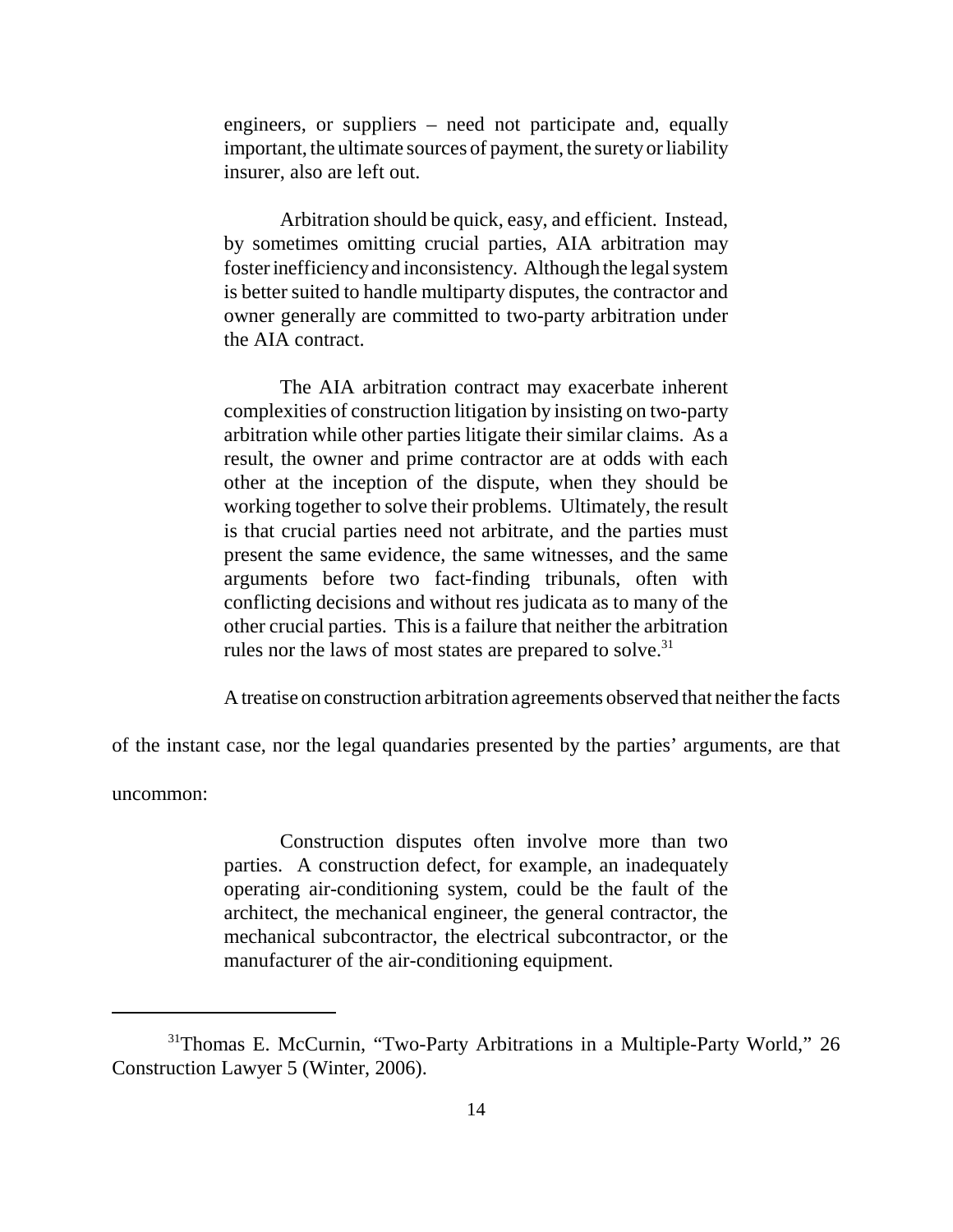When presented with situations where an entire controversy cannot be resolved by arbitration because not all the parties have agreed to arbitrate the dispute, courts seek to consolidate arbitration proceedings. Failing to consolidate proceedings, some courts order piecemeal resolution of the dispute, usually requiring arbitration first and litigation later. Other courts have applied a balancing test that sometimes results in nullification of the arbitration agreement. $32$ 

The circuit court recognized the legal quandary in both of its orders.<sup>33</sup> The

circuit court determined that, were it to grant the petitioners' motions to compel arbitration,

it would be shattering a unified lawsuit into numerous inefficient proceedings that are prone

 $33$ The proper name for the legal quandary is the "intertwining doctrine."

 Narrow arbitration provisions give rise to the prospect of determining disputes in more than one forum, because some disputes may fall within the narrow clause and others outside. This can create inefficiencies and, if the claims are sufficiently interrelated, can create a potential for inconsistent outcomes. The same undesirable results could occur in situations where broad arbitration clauses are used but the dispute involves numerous parties, some of which are obligated to arbitrate and others who are not. Prior to 1985, courts often addressed this situation by exercising what they believed was discretion in claims were sufficientlyintertwined, arbitration would be denied in favor of resolving all the claims in one forum. The exercise of discretion in these circumstances was known as the "doctrine deciding that, in the event that arbitrable and non-arbitrable of intertwining."

 Philip L. Bruner, Patrick J. O'Connor, Jr., 6 *Bruner & O'Connor on Construction Law* § 20:58 (2002). As we discuss later, as a result of two decisions of the United States Supreme Court in 1983 and 1985, the intertwining doctrine has all but disappeared from arbitration jurisprudence.

 32James Acret, *Construction Arbitration Handbook* § 5:1 (2nd Ed. 2006).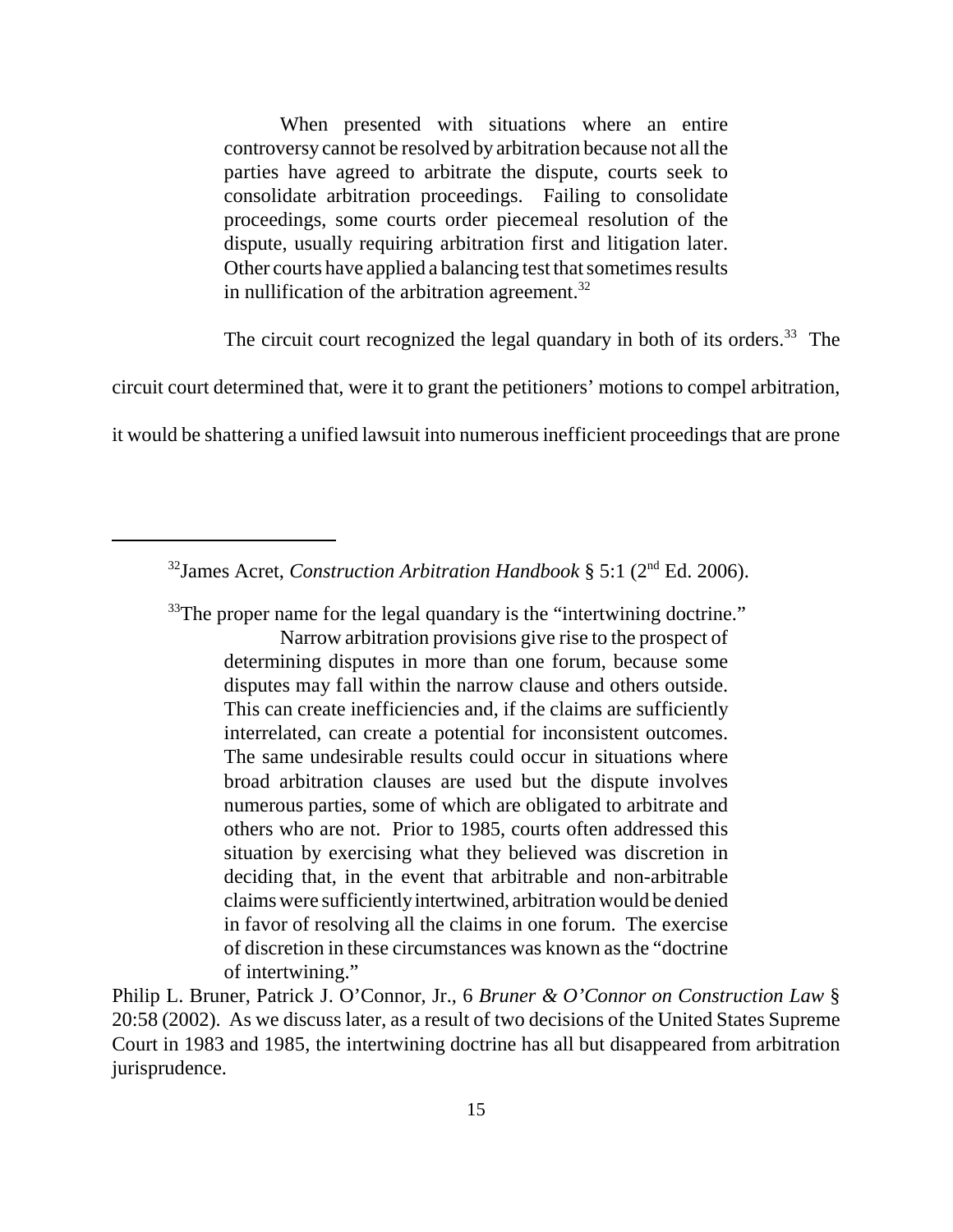to reaching inconsistent results. As the circuit court said in one of its orders, "inequity would

result from the application of the arbitration clause[s] to this dispute:"

 Given that arbitration would be insufficient to resolve all of [Glenmark's] claims against all Defendants named in this action, and that the cross-claims filed byvarious Co-Defendants against [the petitioners] would survive, an important policy underlying arbitration—namely speedy resolution of the conflict and conservation of the parties' resources—is not applicable in these circumstances. . . . The Court finds persuasive [Glenmark's] argument that it must be allowed to present evidence of each Defendant's role in the specification, selection, installation and maintenance of the subject HVAC system, so that the degree of each Defendant's contributing culpabilitycan be considered and allocated. As a result, the Court finds that compulsory arbitration would result in an unnecessarilydelayed "piecemeal" resolution of this conflict and the waste of judicial resources.

We find that the circuit court's orders are eminently reasonable, logical and

just. They are also, unfortunately, directly contrary to the United States Supreme Court's

interpretations of the Federal Arbitration Act.

 The Supreme Court has interpreted the FAA "to require that if a dispute presents multiple claims, some arbitrable and some not, the former must be sent to arbitration even if this will lead to piecemeal litigation."<sup>34</sup> "A court may not issue a blanket refusal to compel arbitration merely on the grounds that some of the claims could be resolved by the court without arbitration."<sup>35</sup> As early as 1983, the Supreme Court concluded that the FAA

 <sup>34</sup>*KPMG LLP v. Cocchi*, 565 U.S. \_\_\_, \_\_\_, 132 S.Ct. 23, 24 (2011) (*per curiam*),  *citing Dean Witter Reynolds, Inc. v. Byrd*, 470 U.S. 213, 217 (1985).

 <sup>35</sup>*KPMG LLP v. Cocchi*, 565 U.S. at \_\_\_, 132 S.Ct. at 24.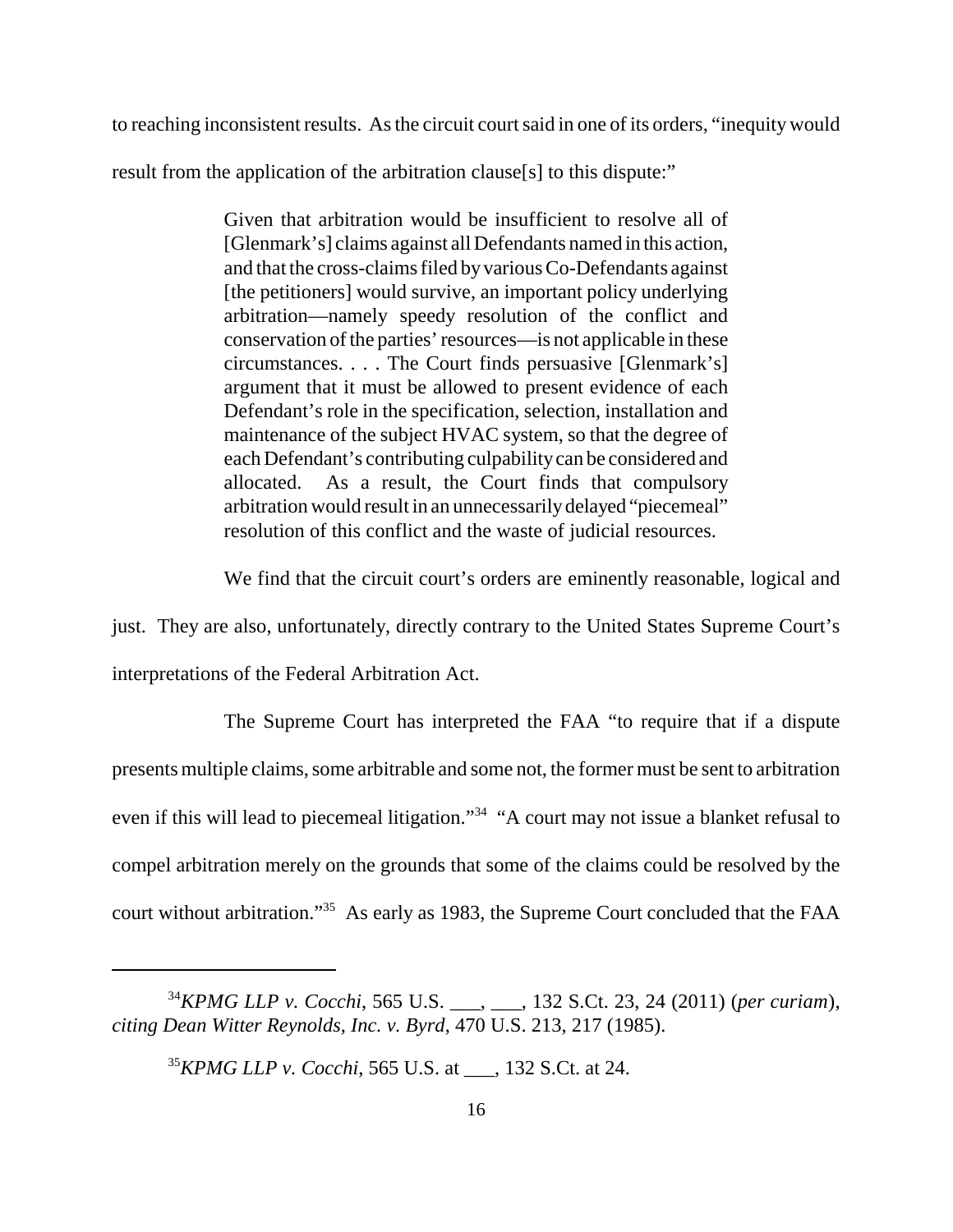"*requires* piecemeal resolution when necessary to give effect to an arbitration agreement. Under the Arbitration Act, an arbitration agreement must be enforced notwithstanding the presence of other persons who are parties to the underlying dispute but not to the arbitration agreement."<sup>36</sup> In 1985, the Supreme Court emphasized that the FAA requires a court to enforce the bargain of the parties to arbitrate and "not substitute [its] own views of economy and efficiency" for those of Congress.<sup>37</sup> A court is therefore required to "compel arbitration" of pendent arbitrable claims when one of the parties files a motion to compel, even where the result would be the possibly inefficient maintenance of separate proceedings in different forums."38

 In accordance with the holdings of the Supreme Court, we hold that the FAA requires that if a lawsuit presents multiple claims, some subject to an arbitration agreement and some not, the former claims must be sent to arbitration—even if this will lead to piecemeal litigation. A trial court may not issue a blanket refusal to compel arbitration of some of a party's claims, merely because the party has other claims which are not subject to the arbitration agreement, or because other parties in the lawsuit are not subject to the arbitration agreement.

 <sup>36</sup>*Moses H. Cone Memorial Hosp. v. Mercury Const. Corp.*, 460 U.S. 1, 20 (1983).

 <sup>37</sup>*Dean Witter Reynolds, Inc. v. Byrd*, 470 U.S. at 217 (*quoting Dickinson v. Heinold Securities, Inc.,* 661 F.2d 638, 646 (7<sup>th</sup> Cir. 1981)).

 <sup>38</sup>*Dean Witter Reynolds, Inc. v. Byrd*, 470 U.S. at 217.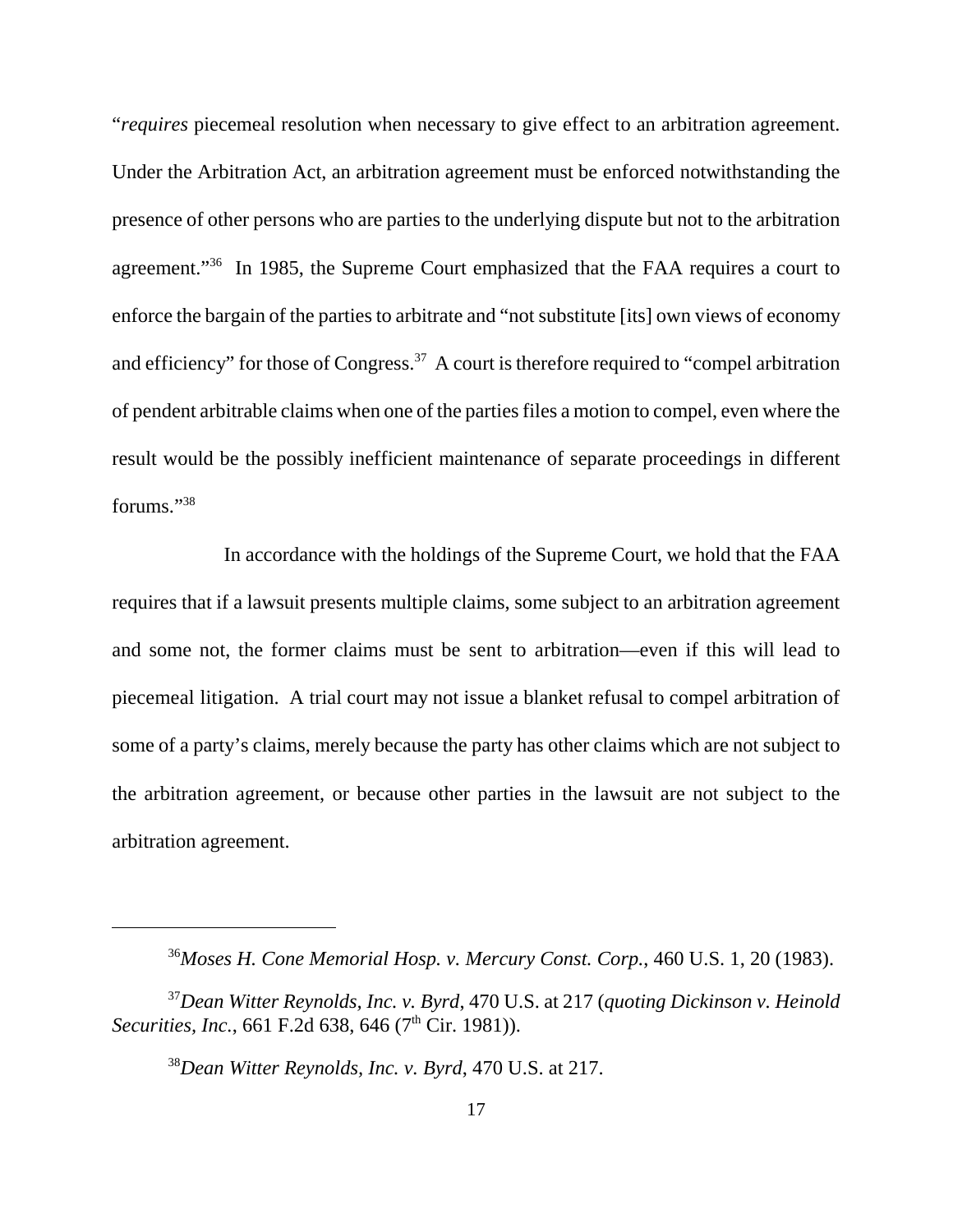After examining both of the circuit court's orders, we find that the circuit court overstepped its authority. The circuit court's blanket refusal to enforce the petitioners' arbitration clauses — merely because it would be inequitable and inefficient to Glenmark, to the petitioners, and to the remaining defendants — ran afoul of the FAA. The FAA permits courts to protect parties from grossly unfair, unconscionable bargains; it does not permit courts to protect commercial litigants from stupid or inefficient bargains willingly and deliberately entered into.

 We now consider the arbitration agreement of each petitioner, and examine whether the agreements are otherwise unconscionable or unenforceable.

# C. *The Morgan Keller AIA Agreement*

 In its October 19, 2011 order denying petitioner Morgan Keller's motion to compel arbitration, the circuit court found that the arbitration clause was procedurally and substantively unconscionable. Respondent Glenmark argued, and the circuit court agreed, that the clause was procedurally unconscionable because boilerplate language in the AIA A101-1997 and A201-1997 documents established an overly complex procedure for dispute resolution. After reviewing the record, we disagree.

 Glenmark's complaint indicates that this was a \$7.5 million contract. Both Glenmark and Morgan Keller were commercially sophisticated parties familiar with large construction projects. While the AIA contract is a form, it was not drafted by Morgan Keller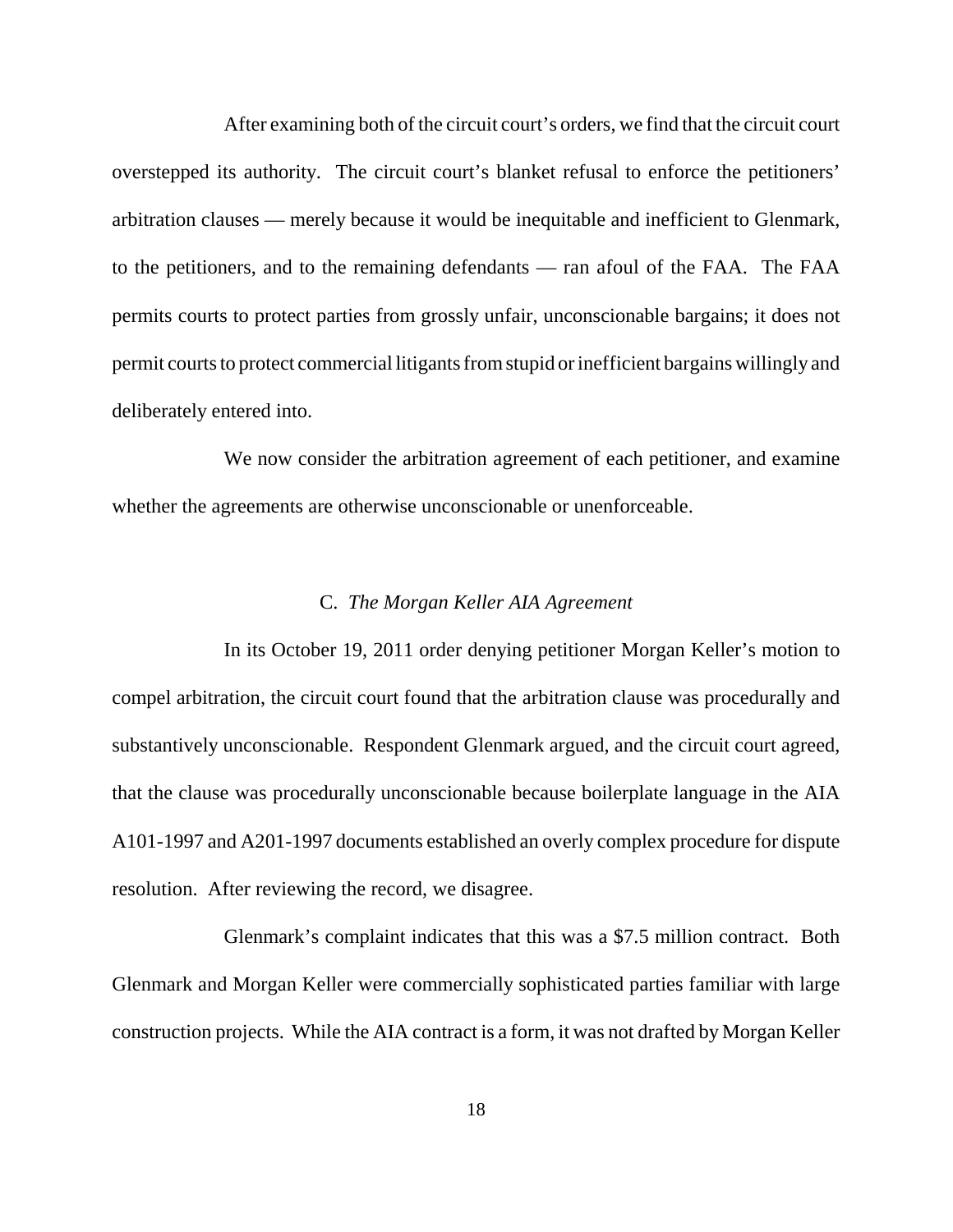and offered to Glenmark on a "take-it-or-leave-it" basis. The form was in an electronic format, and the parties were free to amend and alter the form, and did. (For instance, the parties altered a paragraph to state that any arbitration is to occur in Morgantown, West Virginia.) While the dispute resolution process devised in the AIA contract is complex, the terms creating the process were not themselves hidden or unduly complex for commercial entities. And we see nothing in the record to indicate that the contract was formed in a manner or setting that prevented Glenmark from having a reasonable opportunity to understand the terms of the arbitration clause. We reject the circuit court's determination that Morgan Keller's arbitration clause was procedurally unconscionable.

 The circuit court also found that the Morgan Keller arbitration agreement was substantively unconscionable. The circuit court's decision was based, in part, on the finding that the arbitration agreement would result in piecemeal litigation, a finding we rejected earlier in this opinion. The circuit court also found that because the Morgan Keller agreement limited Glenmark's right to recover consequential damages, the agreement precluded the plaintiff from effectively vindicating its rights.

 After reviewing the AIA arbitration clause in the Morgan Keller contract, we reject the circuit court's finding that it was substantively unconscionable. The arbitration clause is not one-sided; it limits the rights of both Morgan Keller and Glenmark to recover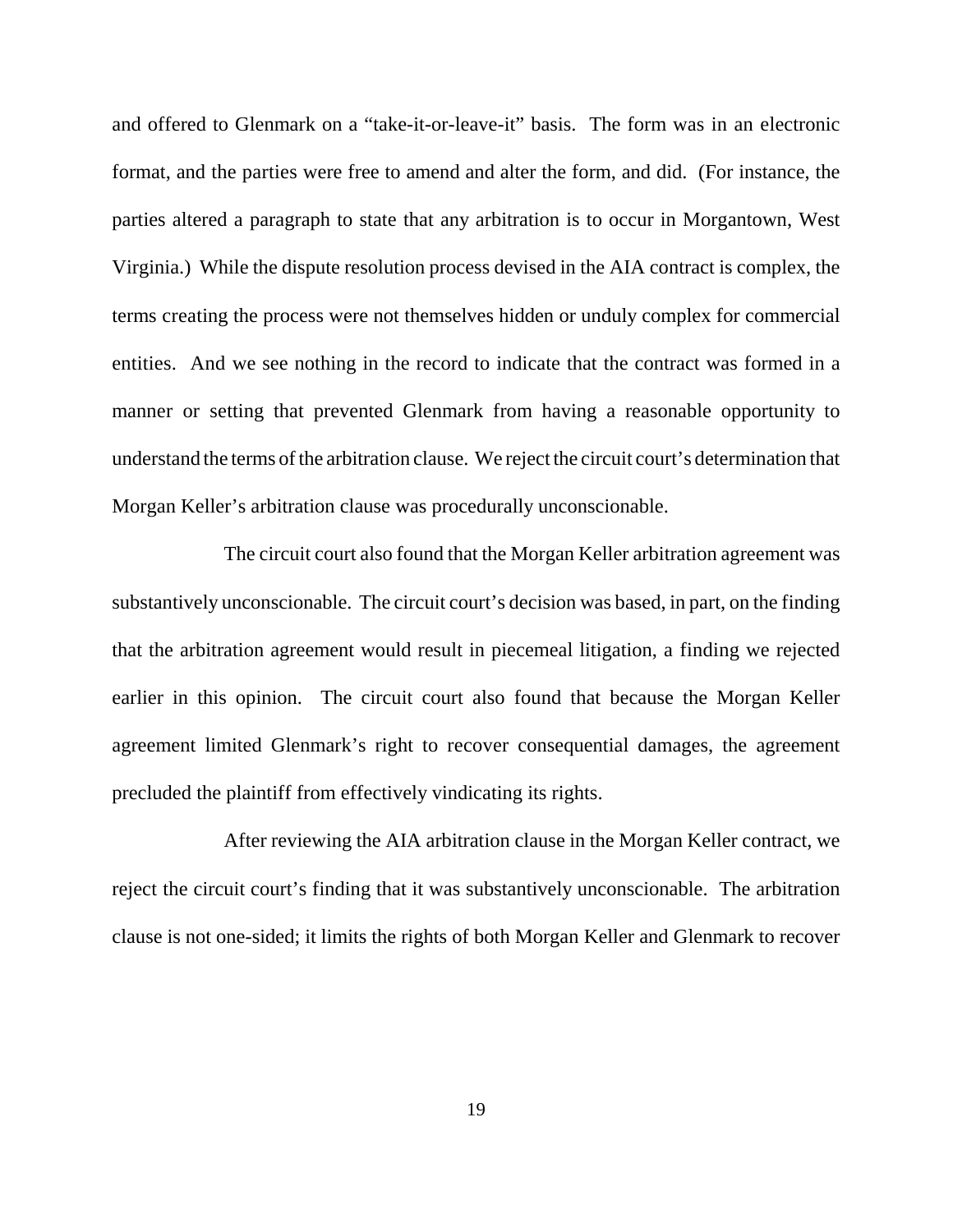consequential damages.<sup>39</sup> Additionally, there is absolutely no evidence in the record to suggest that the inability of Glenmark to recover consequential damages from Morgan Keller will impair its ability to otherwise pursue relief. $40$  And lastly, we see nothing in the record to indicate that the limitation on consequential damages is, in the context of this commercial construction agreement, commercially unreasonable.<sup>41</sup>

 Our law requires a showing of both procedural and substantive unconscionability, at least in some small measure. Glenmark failed to show either in the Morgan Keller arbitration agreement. Accordingly, the circuit court erred in refusing to enforce the agreement, and the writ of prohibition sought is warranted.

 $41$ <sup>The limitation on consequential damages was added to the AIA documents as a</sup> result of *Perini Corp. v. Greate Bay Hotel & Casino, Inc.*, 129 N.J. 479, 610 A.2d 364 (1992). In *Perini*, a construction manager was paid \$600,000 to oversee renovation of a hotel casino. When completion of the project was delayed for four months, the casino filed an arbitration proceeding seeking consequential damages in the form of lost profits. A panel of arbitrators awarded the casino \$14.5 million. Following *Perini*, the AIA amended its form documents to provide for a waiver of the parties' consequential damages. *See* Werner Sabo, Legal Guide to AIA Documents, §4.85 at 521 (5<sup>th</sup> Ed. 2008).

 <sup>39</sup>*See*, *e.g.*, *Brown I*, \_\_\_ W.Va. at \_\_\_, 724 S.E.2d at 287 ("[M]utuality of obligation is the locus around which substantive unconscionability analysis revolves.").

 <sup>40</sup>*See*, *e.g.*, *In re: American Express Merchants' Litigation*, 667 F.3d 204 (2nd Cir. 2012) (quoting *In re American Express Merchants' Litigation*, 554 F.3d 300, 315 (2nd Cir. 2009) and *Green Tree Financial Corp.-Alabama v. Randolph*, 531 U.S. 79, 92 (2000)) ("[W]hen a party seeks to invalidate an arbitration agreement on the ground that arbitration would be prohibitively expensive, that party bears the burden of showing the likelihood of incurring such costs." Plaintiffs presented evidence establishing that the out-of-pocket cost of individually arbitrating their dispute would be prohibitive – "just for the expert economic study and services, would be at least several hundred thousand dollars" to recover average damages of \$5,252 – effectively depriving plaintiffs of the statutory protections of the antitrust laws.)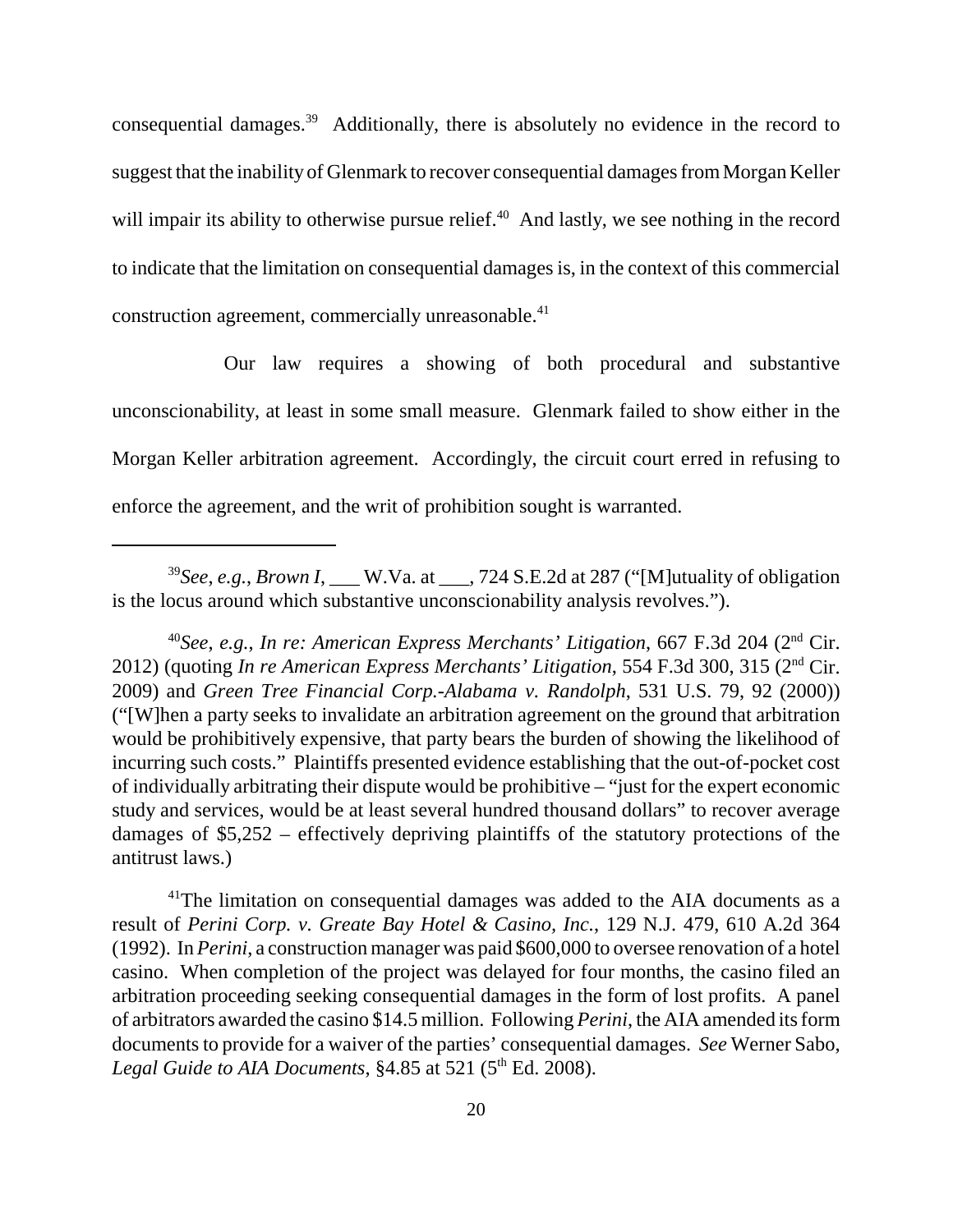# D. *The York Petitioners' Maintenance Agreement*

 To reiterate, Glenmark has asserted two different legal positions for recovery from the two York petitioners. First, Glenmark claims that as its office building was being constructed in 2003 and 2004, the York petitioners designed, manufactured, and/or installed an HVAC system that was defective and not fit for the ordinary purposes of the building. Second, after the building was constructed, Glenmark signed a maintenance agreement in December 2004 under which the York petitioners would perform routine maintenance on the HVAC equipment. Glenmark claims that the York petitioners breached this agreement after December 2004, and carelessly performed maintenance on the system.

 The parties agree that only the maintenance agreement contains an arbitration clause. The York petitioners assert that they are entitled to a writ of prohibition to compel *all* of Glenmark's claims (those that pre-date and post-date the maintenance agreement) to be submitted to arbitration. The circuit court rejected this assertion, and determined that only Glenmark's claims arising from the maintenance agreement and which post-date the agreement were covered by the arbitration clause. The circuit court refused to extend the arbitration clause to encompass causes of action arising from the specification, selection, design, manufacture, or installation of the HVAC system, all of which occurred before the maintenance agreement was signed. We agree.

 The arbitration clause contained within the maintenance agreement states that, "All claims, disputes and controversies arising out of or relating to this contract, or the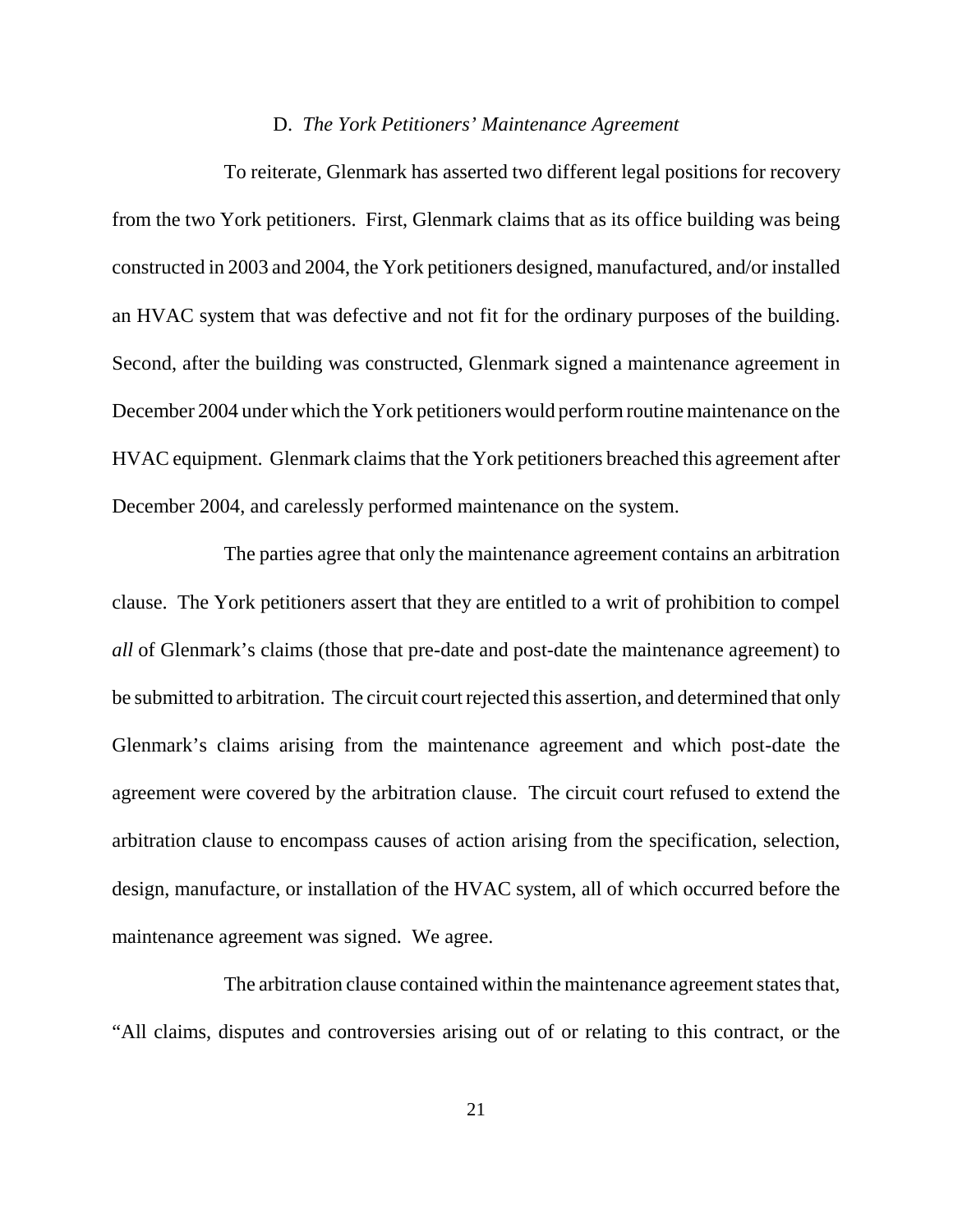breach thereof, shall, in lieu of court action be submitted to arbitration[.]" By its terms, the contract applies only to "professional maintenance services on the air conditioning system" owned by Glenmark. The contract explicitly excludes "repairs, parts, installation or service calls made at the customer's request." As we stated in *Brown I*, "parties are only bound to arbitrate those issues that by clear and unmistakable writing they have agreed to arbitrate. An agreement to arbitrate will not be extended by construction or implication."<sup>42</sup> The circuit court was correct in its choice to not extend the arbitration clause to cover disputes that pre- date the maintenance agreement, because the parties did not by a clear and unmistakable writing agree to arbitrate those matters. The York petitioners are, therefore, not entitled to a writ of prohibition to compel Glenmark to arbitrate *all* of its claims against the York petitioners.

 In its October 5, 2011 order, the circuit court went on to find that the York petitioners' arbitration clause was unconscionable and, therefore, unenforceable. The circuit court found that the arbitration clause was procedurally unconscionable for one reason: that it was a form contract of adhesion. We reject this conclusion because, while adhesion contracts are worthy of additional scrutiny,<sup>43</sup> they are "generally enforceable because it would

(continued...)

 42Syllabus Point 10, *Brown I*.

 43Syllabus Point 18 of *Brown I* states:

 A contract of adhesion is one drafted and imposed by a party of superior strength that leaves the subscribing party little or no opportunity to alter the substantive terms, and only the opportunity to adhere to the contract or reject it. A contract of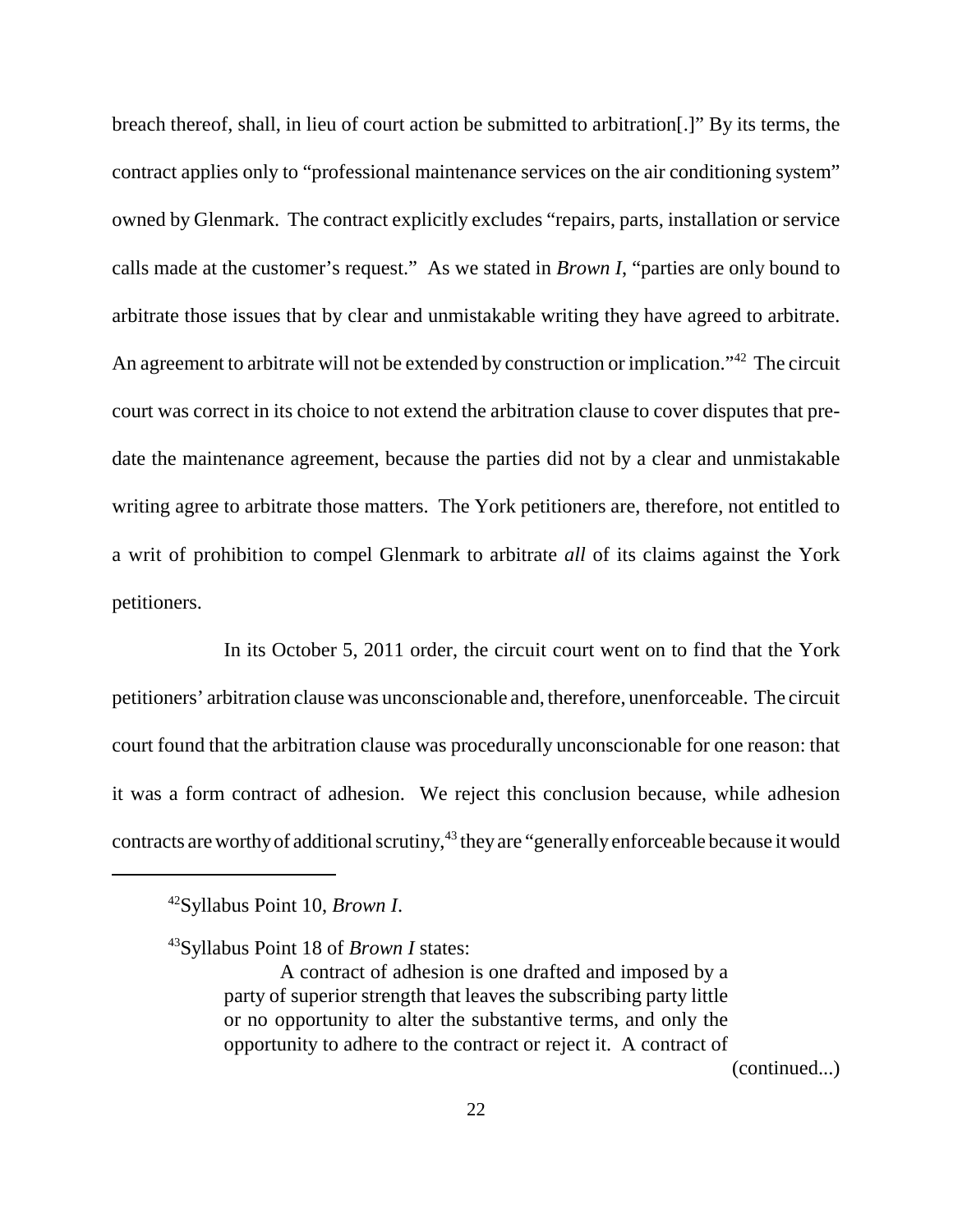be impractical to void every agreement merely because of its adhesive nature."<sup>44</sup> Glenmark and the circuit court's order fail to identify any particular terms that are oppressive or beyond the reasonable expectations of reasonable businesses like the parties to this case, and we find none in the record. Glenmark and the circuit court's order also do not identify any inequities, improprieties or unfairness in the bargaining process and formation of the contract, and we find none in the record. We therefore cannot say the arbitration clause is, in any way, procedurally unconscionable.

 The circuit court next determined that the York petitioners' maintenance agreement was substantively unconscionable because it limits Glenmark's "compensatory, special, indirect, consequential or incidental damages."<sup>45</sup> However, the record is devoid of any evidence or inference to establish that this contract term was commercially unreasonable under the particular circumstances of this construction case. Further, there is no evidence

 $^{44}$ *Brown I*, \_\_\_ W.Va. at \_\_\_, 724 S.E.2d at 286 (citation omitted).

<sup>45</sup>The York petitioners' maintenance agreement states, in part: Limitations of Liability . . . In no event shall Company liability for direct or compensatory damages exceed the payments received by Company from Customer under this contract, nor shall Company be liable for any special, indirect, consequential or incidental damages of any nature.

 $43$ (...continued)

 adhesion should receive greater scrutiny than a contract with bargained-for terms to determine if it imposes terms that are oppressive, unconscionable or beyond the reasonable expectations of an ordinary person.